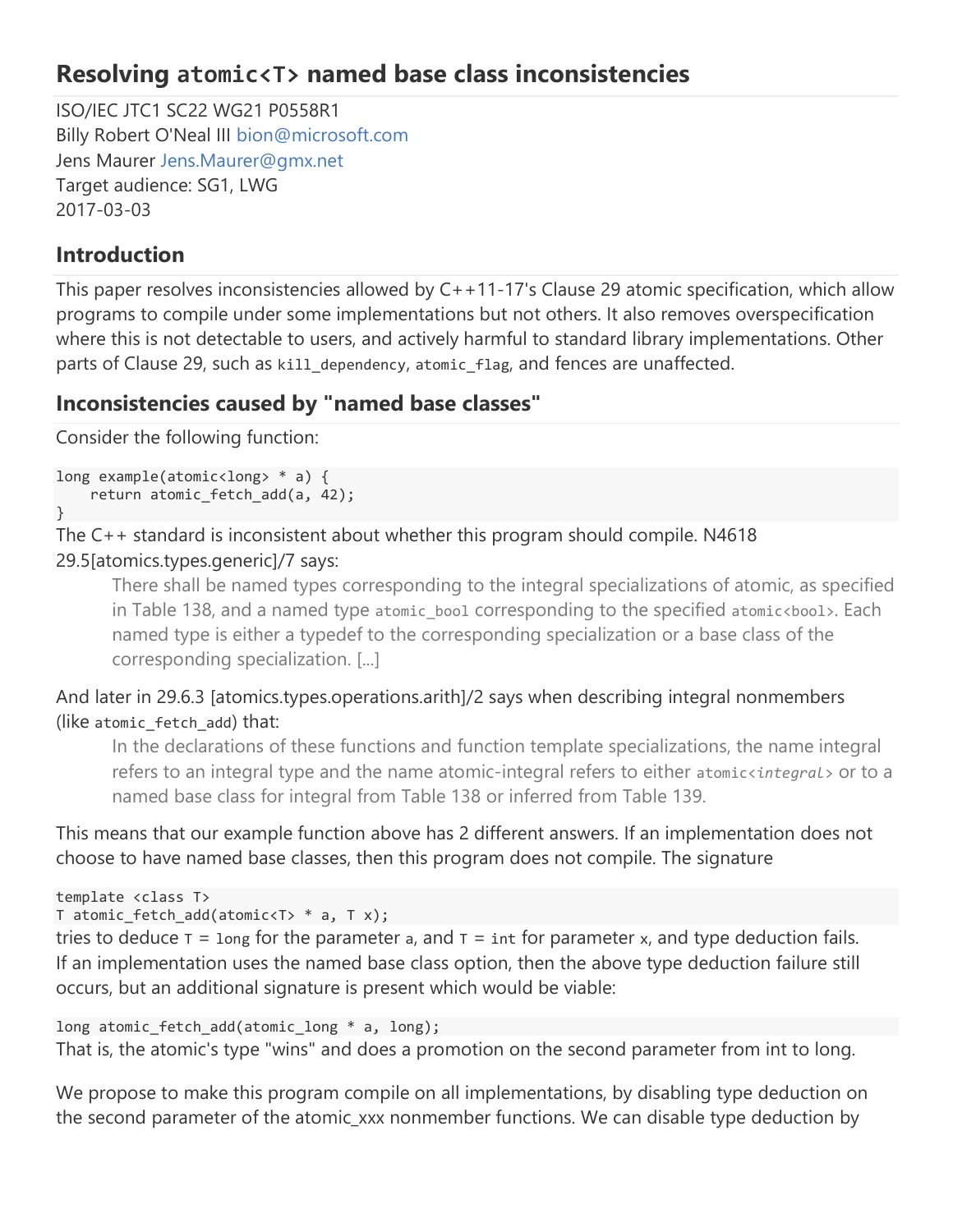template <class T> T atomic fetch add(volatile atomic<T>\*, typename atomic<T>::difference type) noexcept; atomic<T>::value\_type is always T, and atomic<T>::difference\_type is the type of the second parameter providing value\_type and difference\_type typedefs in std::atomic (which may be useful for other uses), and changing the second parameter to use this typedef:

for add and subtract functions;  $\tau$  for integral types and ptrdiff  $\tau$  for pointers. This change has a number of positive characteristics:

- The named base class and typedef based implementations of std: atomic become equivalent, and the C compatibility nonmember functions can be specified as "Effects: Equivalent to member function call"
- LWG 2715 is resolved, as the class definition in the synopsis now serves to indicate that list initialization is possible.
- Other kinds of operations where the user expects to convert to the atomic's type now compile. For example, the following function trips the same type deduction failure:

```
void example() { 
     struct X{}; 
    atomic < X * > ptr {};
    atomic_store(&ptr, 0); // is T X * or int?}
```
# atomic<T  $*$ > providing operations not available on  $T *$

Today, atomic is depicted as having a partial specialization for  $\tau$   $*$ , and unconditionally provides operations like ++ and --for pointer types. However, not all pointer types themselves provide ++ and - -. For example, that partial specialization is matched for void \*, and for function pointer types like int (\*)(int), for which ++ and -- make no semantic sense and would be ill-formed.

Because the core language doesn't say what happens with such pointers, and Clause 29 did not specify, there has been implementation divergence in this area. MSVC++ and libstdc++ implement these operations as if the void  $*$  or int  $(*)$  (int) were a char  $*$  (producing invalid function pointers!), and for libc++ it fails to compile.

```
#include <stdio.h> 
#include <atomic> 
int main() { 
     std::atomic<int (*)(int)> x{0}; 
    ++x; printf("%p\n", x.load()); 
}
```
This seems like a specification oversight and we should not be allowing such programs to compile.

# Cleaning up unobservable specification details

- The atomic<integral> description said that atomic<integral> had to be implemented as an explicit specialization, which is undetectable to users. An implementation could choose to provide the correct operations by selecting an appropriate base class.
- Fixed use of "shall" to indicate a requirement for standard libraries (rather than users).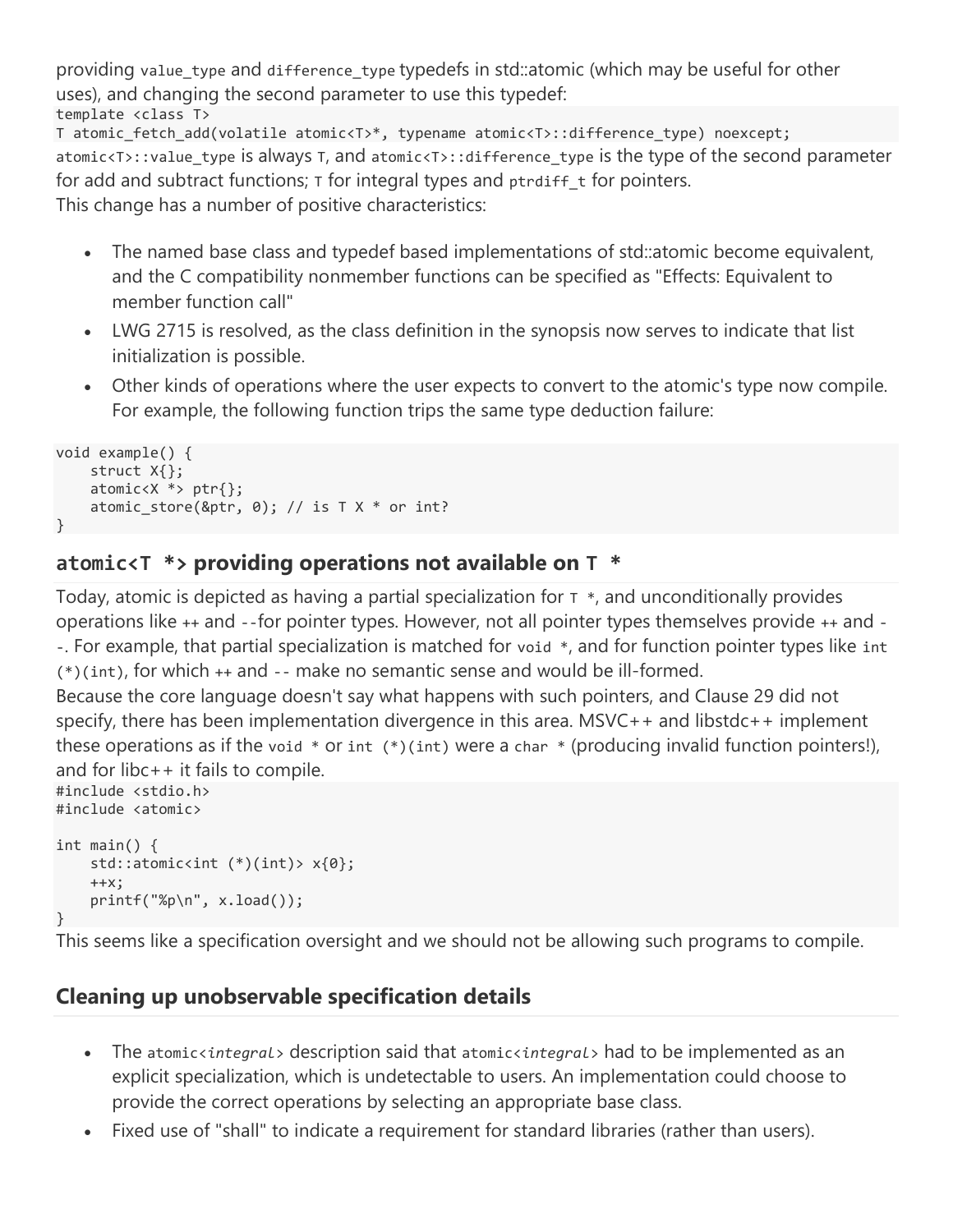# **32 Atomic operations library [atomics]**

### **32.1 General [atomics.general]**

- <sup>1</sup> This Clause describes components for fine-grained atomic access. This access is provided via operations on atomic objects.
- <sup>2</sup> The following subclauses describe atomics requirements and components for types and operations, as summarized below.

|       | Subclause                  | Header(s)                  |
|-------|----------------------------|----------------------------|
| 32.4  | Order and Consistency      |                            |
| 32.5  | Lock-free Property         |                            |
| 32.6  | Atomic Types               | $\langle$ atomic $\rangle$ |
| 32.7  | Operations on Atomic Types |                            |
| 32.9  | Flag Type and Operations   |                            |
| 32.10 | Fences                     |                            |

Table 137 — Atomics library summary

### **32.2** Header  $\langle \text{atomic} \rangle$  synopsis **[atomics.syn]**

```
namespace std {
  // 32.4, order and consistency
  enum memory_order;
 template <class T>
   T kill_dependency(T y) noexcept;
  // 32.5, lock-free property
  #define ATOMIC_BOOL_LOCK_FREE unspecified
 #define ATOMIC_CHAR_LOCK_FREE unspecified
  #define ATOMIC_CHAR16_T_LOCK_FREE unspecified
  #define ATOMIC_CHAR32_T_LOCK_FREE unspecified
  #define ATOMIC_WCHAR_T_LOCK_FREE unspecified
  #define ATOMIC_SHORT_LOCK_FREE unspecified
  #define ATOMIC_INT_LOCK_FREE unspecified
  #define ATOMIC_LONG_LOCK_FREE unspecified
  #define ATOMIC_LLONG_LOCK_FREE unspecified
  #define ATOMIC_POINTER_LOCK_FREE unspecified
 // 32.6, generic types atomic
  template<class T> struct atomic;
 template<> struct atomic<integral >;
```
*// 32.7.7, partial specialization for pointers* template<class T> struct atomic<T\*>;

*// 32.7.1, general operations on atomic types*

*// In the following declarations, atomic-type is either* atomic<T> *or a named base class*

*// for* T *from Table* **??** *or inferred from Table* **??** *or from* bool*. If it is* atomic<T>*,*

*<sup>//</sup> then the declaration is a template declaration prefixed with* template <class T>*.*

*<sup>//</sup> 32.8, non-member functions*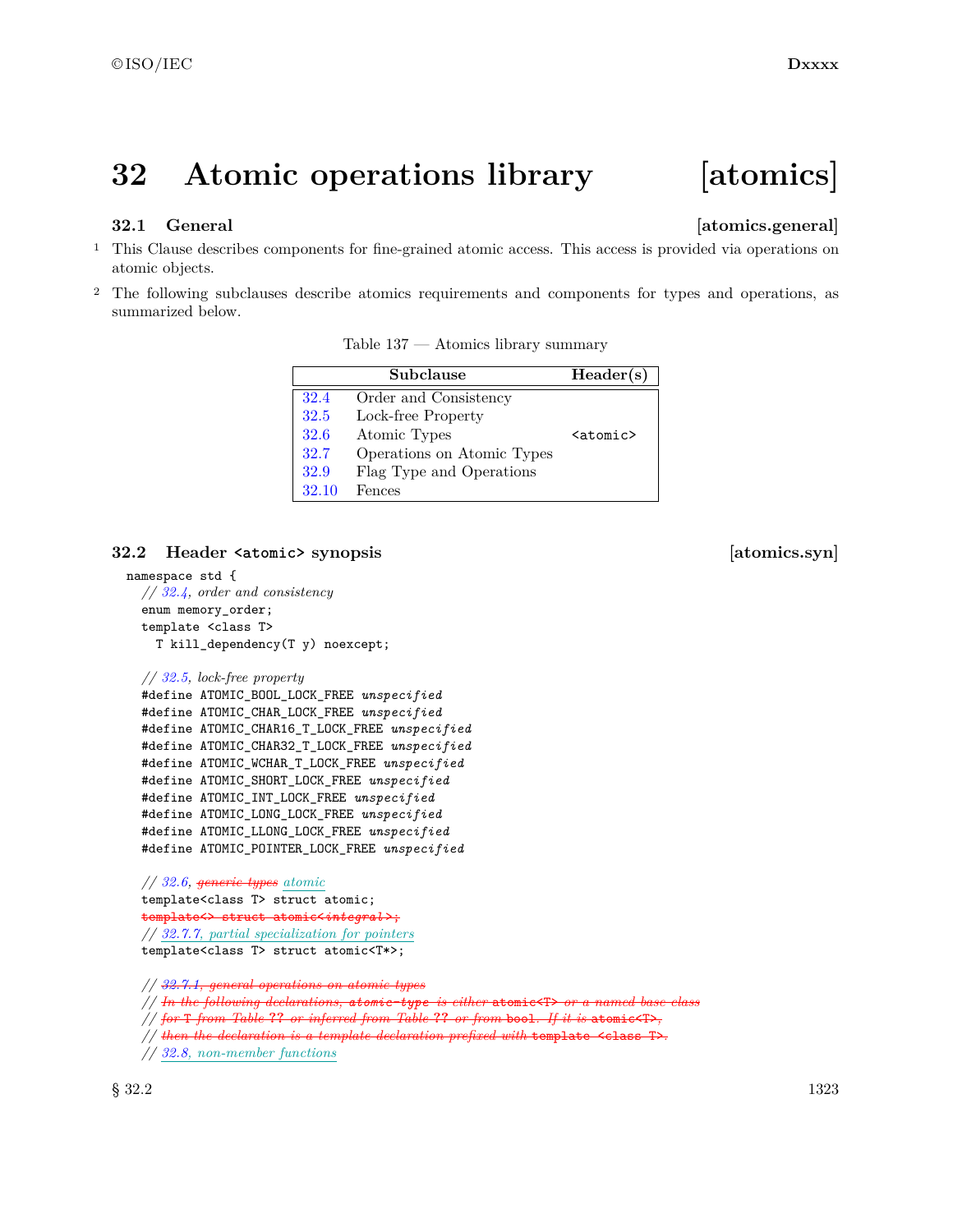©ISO/IEC **Dxxxx**

template<class T> bool atomic\_is\_lock\_free(const volatile *atomic-type* atomic<T>\*) noexcept; template<class T> bool atomic\_is\_lock\_free(const *atomic-type* atomic<T>\*) noexcept; template<class T> void atomic\_init(volatile *atomic-type* atomic<T>\*, Ttypename atomic<T>::value\_type) noexcept; template<class T> void atomic\_init(*atomic-type* atomic<T>\*, Ttypename atomic<T>::value\_type) noexcept; template<class T> void atomic\_store(volatile  $atomic-type$ <sub>atomic</sub><T>\*, Ttypename atomic<T>::value\_type) noexcept; template<class T> void atomic\_store(*atomic-type* atomic<T>\*, Ttypename atomic<T>::value\_type) noexcept; template<class T> void atomic\_store\_explicit(volatile *atomic-type* atomic<T>\*, Ttypename atomic<T>::value\_type, memory\_order) noexcept; template<class T> void atomic\_store\_explicit(*atomic-type* atomic<T>\*, Ttypename atomic<T>::value\_type, memory\_order) noexcept; template<class T> T atomic\_load(const volatile *atomic-type* atomic<T>\*) noexcept; template<class T> T atomic\_load(const *atomic-type* atomic<T>\*) noexcept; template<class T> T atomic\_load\_explicit(const volatile *atomic-type* atomic<T>\*, memory\_order) noexcept; template<class T> T atomic\_load\_explicit(const *atomic-type* atomic<T>\*, memory\_order) noexcept; template<class T> T atomic\_exchange(volatile *atomic-type* atomic<T>\*, T) noexcept; template<class T> T atomic\_exchange(*atomic-type* atomic<T>\*, Ttypename atomic<T>::value\_type) noexcept; template<class T> T atomic\_exchange\_explicit(volatile *atomic-type* atomic<T>\*, Ttypename atomic<T>::value\_type, memory\_order) noexcept; template<class T> T atomic\_exchange\_explicit(*atomic-type* atomic<T>\*, Ttypename atomic<T>::value\_type, memory\_order) noexcept; template<class T> bool atomic\_compare\_exchange\_weak(volatile *atomic-type* atomic<T>\*, Ttypename atomic<T>::value\_type\*, Ttypename atomic<T>::value\_type) noexcept; template<class T> bool atomic\_compare\_exchange\_weak(*atomic-type* atomic<T>\*, Ttypename atomic<T>::value\_type\*, Ttypename atomic<T>::value\_type) noexcept; template<class T> bool atomic\_compare\_exchange\_strong(volatile *atomic-type* atomic<T>\*, Ttypename atomic<T>::value\_type\*, Ttypename atomic<T>::value\_type) noexcept; template<class T> bool atomic\_compare\_exchange\_strong(*atomic-type* atomic<T>\*, Ttypename atomic<T>::value\_type\*, Ttypename atomic<T>::value\_type) noexcept; template<class T> bool atomic\_compare\_exchange\_weak\_explicit(volatile *atomic-type* atomic<T>\*, Ttypename atomic<T>::value\_type\*, Ttypename atomic<T>::value\_type, memory\_order, memory\_order) noexcept; template<class T> bool atomic\_compare\_exchange\_weak\_explicit(*atomic-type* atomic<T>\*, Ttypename atomic<T>::value\_type\*, Ttypename atomic<T>::value\_type,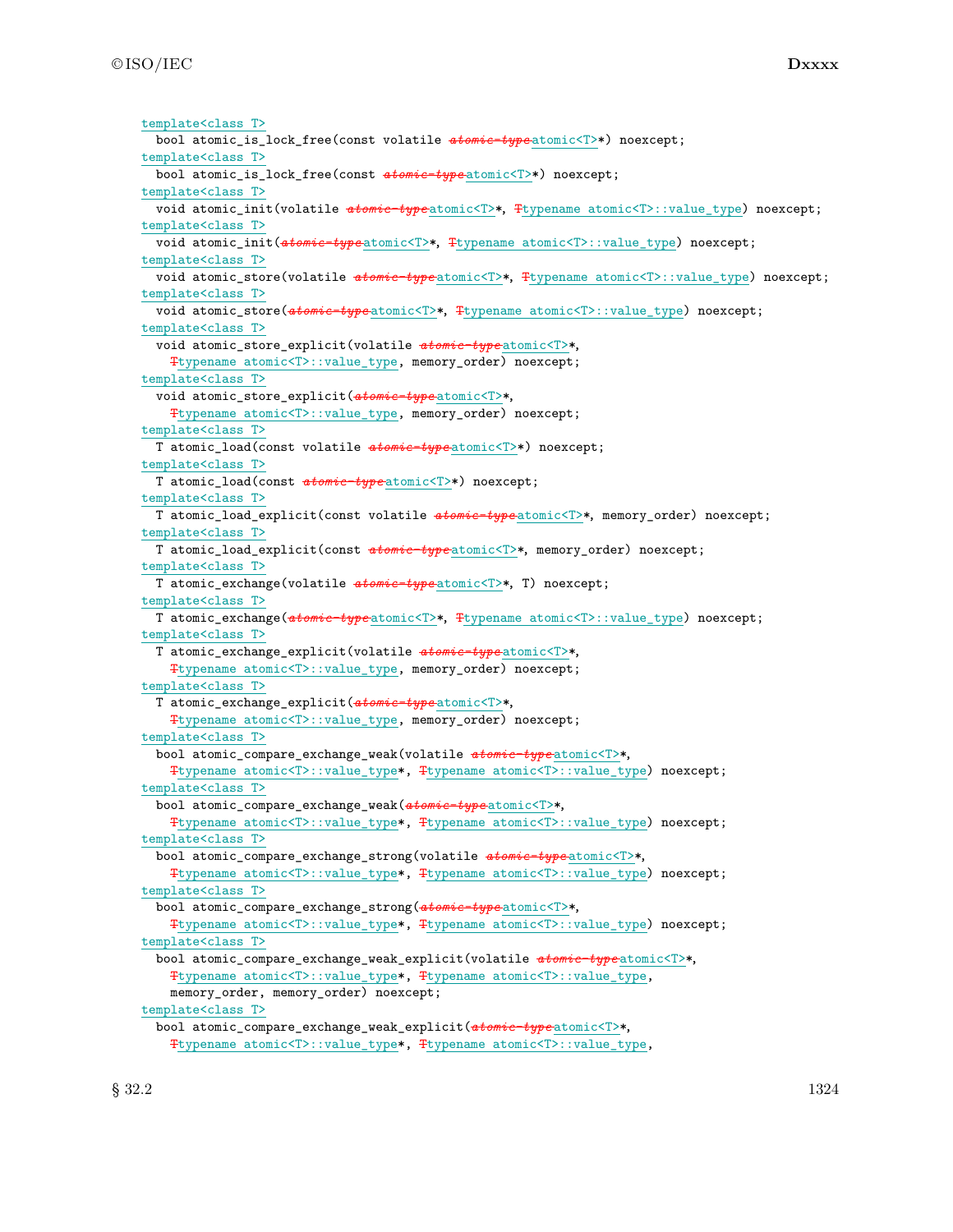| memory_order, memory_order) noexcept;                                                            |
|--------------------------------------------------------------------------------------------------|
| template <class t=""></class>                                                                    |
| bool atomic_compare_exchange_strong_explicit(volatile atomic-typeatomic <t>*,</t>                |
| Ttypename atomic <t>::value_type*, Ttypename atomic<t>::value_type,</t></t>                      |
| memory_order, memory_order) noexcept;                                                            |
| template <class t=""></class>                                                                    |
| bool atomic_compare_exchange_strong_explicit(atomic-typeatomic <t>*,</t>                         |
| Ttypename atomic <t>::value_type*, Ttypename atomic<t>::value_type,</t></t>                      |
| memory_order, memory_order) noexcept;                                                            |
|                                                                                                  |
| template <class t=""></class>                                                                    |
| T atomic_fetch_add(volatile atomic <t>*, Ttypename atomic<t>::difference_type) noexcept;</t></t> |
| template <class t=""></class>                                                                    |
| T atomic_fetch_add(atomic <t>*, Ttypename atomic<t>::difference_type) noexcept;</t></t>          |
| template <class t=""></class>                                                                    |
| T atomic_fetch_add_explicit(volatile atomic <t>*, Ttypename atomic<t>::difference_type,</t></t>  |
| memory_order) noexcept;                                                                          |
| template <class t=""></class>                                                                    |
| T atomic_fetch_add_explicit(atomic <t>*, Ttypename atomic<t>::difference_type,</t></t>           |
| memory_order) noexcept;                                                                          |
| template <class t=""></class>                                                                    |
| T atomic_fetch_sub(volatile atomic <t>*, Ttypename atomic<t>::difference_type) noexcept;</t></t> |
| template <class t=""></class>                                                                    |
|                                                                                                  |
| T atomic_fetch_sub(atomic <t>*, Ttypename atomic<t>::difference_type) noexcept;</t></t>          |
| template <class t=""></class>                                                                    |
| T atomic_fetch_sub_explicit(volatile atomic <t>*, Ttypename atomic<t>::difference_type,</t></t>  |
| memory_order) noexcept;                                                                          |
| template <class t=""></class>                                                                    |
| T atomic_fetch_sub_explicit(atomic <t>*, Ttypename atomic<t>::difference_type,</t></t>           |
| memory_order) noexcept;                                                                          |
| template <class t=""></class>                                                                    |
| T atomic_fetch_and(volatile atomic <t>*, Ttypename atomic<t>::value_type) noexcept;</t></t>      |
| template <class t=""></class>                                                                    |
| T atomic_fetch_and(atomic <t>*, Ttypename atomic<t>::value_type) noexcept;</t></t>               |
| template <class t=""></class>                                                                    |
| T atomic_fetch_and_explicit(volatile atomic <t>*, Ttypename atomic<t>::value_type,</t></t>       |
| memory_order) noexcept;                                                                          |
| template <class t=""></class>                                                                    |
| T atomic_fetch_and_explicit(atomic <t>*, Ttypename atomic<t>::value_type,</t></t>                |
| memory_order) noexcept;                                                                          |
| template <class t=""></class>                                                                    |
| T atomic_fetch_or(volatile atomic <t>*, Ttypename atomic<t>::value_type) noexcept;</t></t>       |
| template <class t=""></class>                                                                    |
| T atomic_fetch_or(atomic <t>*, \typename atomic<t>::value_type) noexcept;</t></t>                |
| template <class t=""></class>                                                                    |
| T atomic_fetch_or_explicit(volatile atomic <t>*, Ttypename atomic<t>::value_type,</t></t>        |
| memory_order) noexcept;                                                                          |
| template <class t=""></class>                                                                    |
| T atomic_fetch_or_explicit(atomic <t>*, Ttypename atomic<t>::value_type,</t></t>                 |
| memory_order) noexcept;                                                                          |
|                                                                                                  |
| template <class t=""></class>                                                                    |
| T atomic_fetch_xor(volatile atomic <t>*, Ttypename atomic<t>::value_type) noexcept;</t></t>      |
| template <class t=""></class>                                                                    |
| T atomic_fetch_xor(atomic <t>*, Ttypename atomic<t>::value_type) noexcept;</t></t>               |
| template <class t=""></class>                                                                    |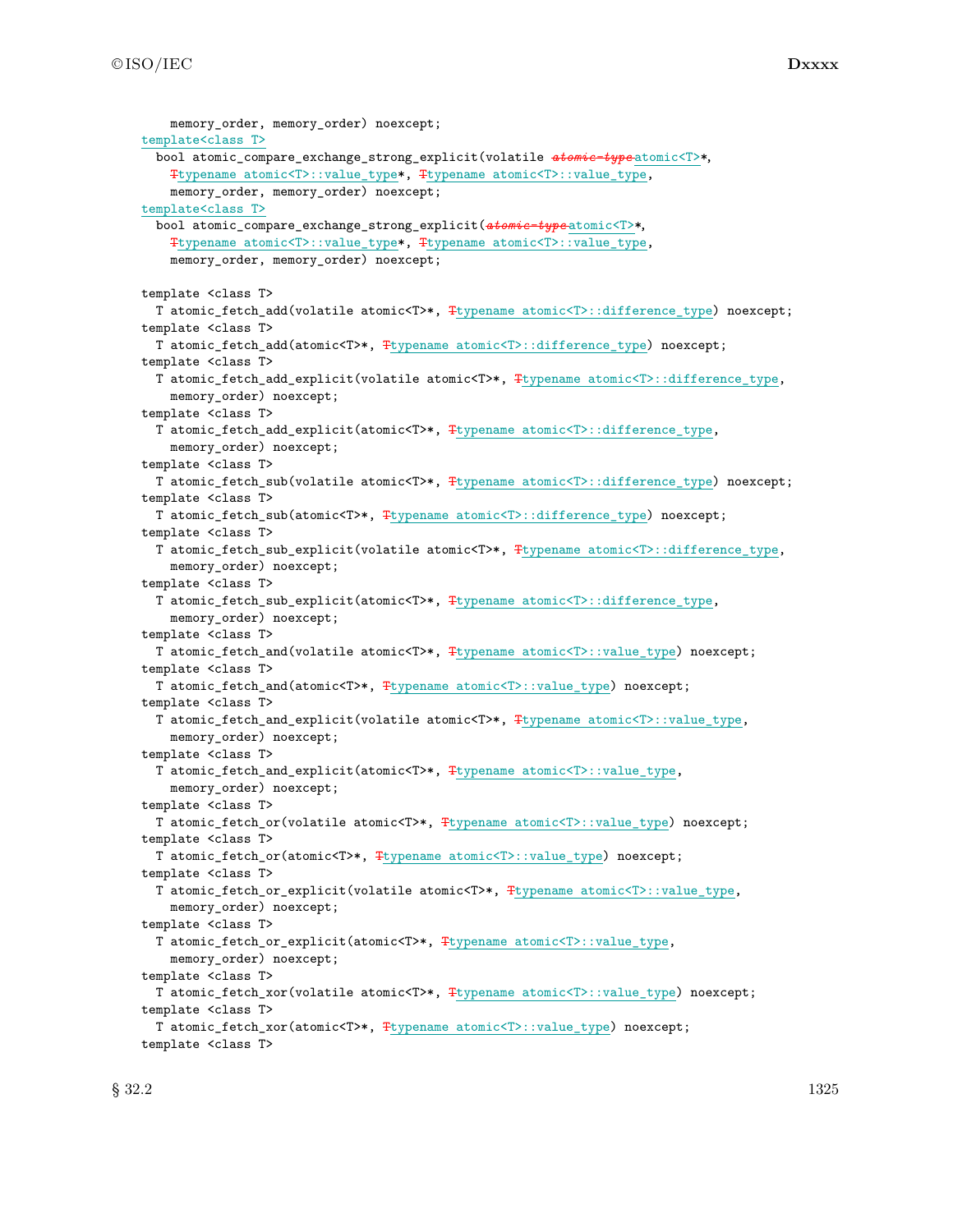```
T atomic fetch xor explicit(volatile atomic<T>*, Ttypename atomic<T>::value type,
   memory_order) noexcept;
template <class T>
 T atomic_fetch_xor_explicit(atomic<T>*, Ttypename atomic<T>::value_type,
    memory_order) noexcept;
// 32.7.3, arithmetic operations on atomic types
// In the following declarations, atomic-integral is either atomic<T> or a named base class
// for T from Table ?? or inferred from Table ??. If it is atomic<T>, then the declaration
// is a template specialization declaration prefixed with template <>.
integral atomic_fetch_add(volatile atomic-integral *, integral) noexcept;
integral atomic_fetch_add(atomic-integral *, integral) noexcept;
integral atomic_fetch_add_explicit(volatile atomic-integral *, integral, memory_order) noexcept;
integral atomic_fetch_add_explicit(atomic-integral *, integral, memory_order) noexcept;
integral atomic_fetch_sub(volatile atomic-integral *, integral) noexcept;
integral atomic_fetch_sub(atomic-integral *, integral) noexcept;
integral atomic_fetch_sub_explicit(volatile atomic-integral *, integral, memory_order) noexcept;
integral atomic_fetch_sub_explicit(atomic-integral *, integral, memory_order) noexcept;
integral atomic_fetch_and(volatile atomic-integral *, integral) noexcept;
integral atomic_fetch_and(atomic-integral *, integral) noexcept;
integral atomic_fetch_and_explicit(volatile atomic-integral *, integral, memory_order) noexcept;
integral atomic_fetch_and_explicit(atomic-integral *, integral, memory_order) noexcept;
integral atomic_fetch_or(volatile atomic-integral *, integral) noexcept;
integral atomic_fetch_or(atomic-integral *, integral) noexcept;
integral atomic_fetch_or_explicit(volatile atomic-integral *, integral, memory_order) noexcept;
integral atomic_fetch_or_explicit(atomic-integral *, integral, memory_order) noexcept;
integral atomic_fetch_xor(volatile atomic-integral *, integral) noexcept;
integral atomic_fetch_xor(atomic-integral *, integral) noexcept;
integral atomic_fetch_xor_explicit(volatile atomic-integral *, integral, memory_order) noexcept;
integral atomic_fetch_xor_explicit(atomic-integral *, integral, memory_order) noexcept;
// 32.7.4, overloads for pointers
template <class T>
T* atomic_fetch_add(volatile atomic<T*>*, ptrdiff_t) noexcept;
template <class T>
T* atomic_fetch_add(atomic<T*>*, ptrdiff_t) noexcept;
template <class T>
T* atomic_fetch_add_explicit(volatile atomic<T*>*, ptrdiff_t, memory_order) noexcept;
template <class T>
T* atomic_fetch_add_explicit(atomic<T*>*, ptrdiff_t, memory_order) noexcept;
template <class T>
T* atomic_fetch_sub(volatile atomic<T*>*, ptrdiff_t) noexcept;
template <class T>
T* atomic_fetch_sub(atomic<T*>*, ptrdiff_t) noexcept;
template <class T>
T* atomic_fetch_sub_explicit(volatile atomic<T*>*, ptrdiff_t, memory_order) noexcept;
template <class T>
T* atomic_fetch_sub_explicit(atomic<T*>*, ptrdiff_t, memory_order) noexcept;
// 32.7.5, initialization
```
#define ATOMIC\_VAR\_INIT(value) *see below*

*// 32.3, type aliases* using atomic\_bool = atomic<br/>bool>; using atomic\_char = atomic<char>;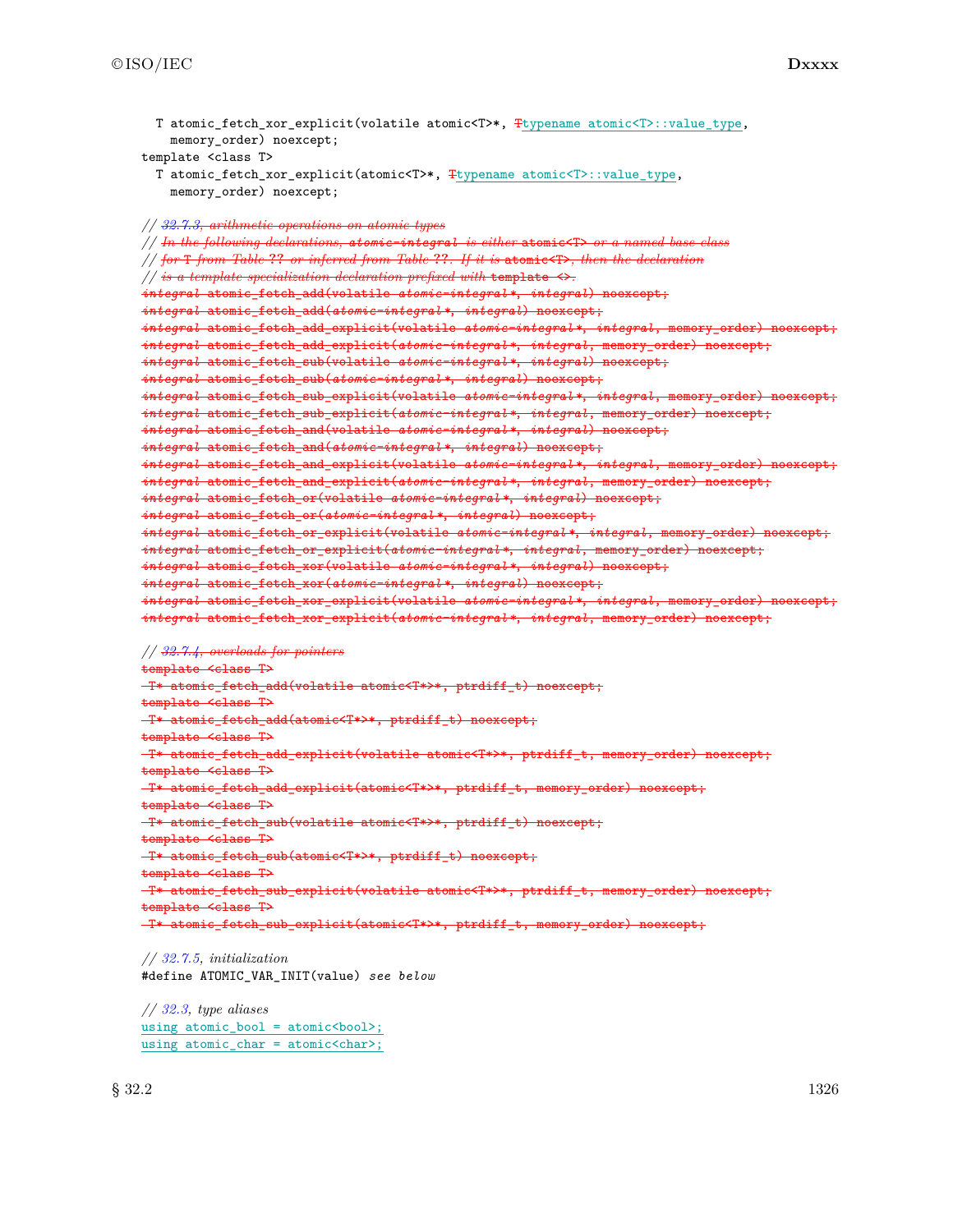```
using atomic schar = atomic\langlesigned char\rangle;
using atomic_uchar = atomic<unsigned char>;
using atomic_short = atomic<short>;
using atomic_ushort = atomic<unsigned short>;
using atomic_int = atomic<int>;
using atomic_uint = atomic<unsigned int>;
using atomic_long = atomic<long>;
using atomic_ulong = atomic<unsigned long>;
using atomic_llong = atomic<long long>;
using atomic_ullong = atomic<unsigned long long>;
using atomic_{char}16_t = atomic<char16_t;
using atomic_char32_t = atomic<char32_t>;
using atomic_wchar_t = atomic<wchar_t>;
```

```
using atomic\_int8_t = atomic<int8_t;
using atomic_uint8_t = atomic<uint8_t>;
using atomic_int16_t = atomic\langle int16_t \rangle;
using atomic\_uint16_t = atomic\{uint16_t\};using atomic_int32_t = atomic\langle int32_t \rangle;using atomic_uint32_t = atomic<uint32_t>;
using atomic_int64_t = atomic<int64_t>;
using atomic\_uint64_t = atomic\{
```

```
using atomic_int_least8_t = atomic<int_least8_t>;
using atomic_uint_least8_t = atomic<uint_least8_t>;
using atomic_int_least16_t = atomic<int_least16_t>;
using atomic\_uint\_least16_t = atomic\{uint\_least16_t\};using atomic_int_least32_t = atomic<int_least32_t>;
using atomic_uint_least32_t = atomic<uint_least32_t>;
using atomic\_int\_least64_t = atomic<int\_least64_t;
using atomic_uint_least64_t = atomic<uint_least64_t>;
```

```
using atomic_int_fast8_t = atomic<int_fast8_t>;
using atomic\_uint\_fast8_t = atomic\{uint\_fast8_t\};using atomic\_int\_fast16_t = atomic<int\_fast16_t;
using atomic_uint_fast16_t = atomic<uint_fast16_t>;
using atomic_int_fast32_t = atomic<int_fast32_t>;
using atomic_uint_fast32_t = atomic<uint_fast32_t>;
using atomic\_int\_fast64_t = atomic<int\_fast64_t;
using atomic_uint_fast64_t = atomic<uint_fast64_t>;
```

```
using atomic_intptr_t = atomic<intptr_t>;
using atomic_uintptr_t = atomic<uintptr_t>;
using atomic_size_t = atomic\langle size_t \rangle;
using atomic\_ptrdiff_t = atomic<ptrdiff_t>;
using atomic_intrmax_t = atomic\langle intrmax_t \rangle;using atomic_uintmax_t = atomic<uintmax_t>;
```

```
// 32.9, flag type and operations
struct atomic_flag;
bool atomic_flag_test_and_set(volatile atomic_flag*) noexcept;
bool atomic_flag_test_and_set(atomic_flag*) noexcept;
bool atomic_flag_test_and_set_explicit(volatile atomic_flag*, memory_order) noexcept;
bool atomic_flag_test_and_set_explicit(atomic_flag*, memory_order) noexcept;
void atomic_flag_clear(volatile atomic_flag*) noexcept;
```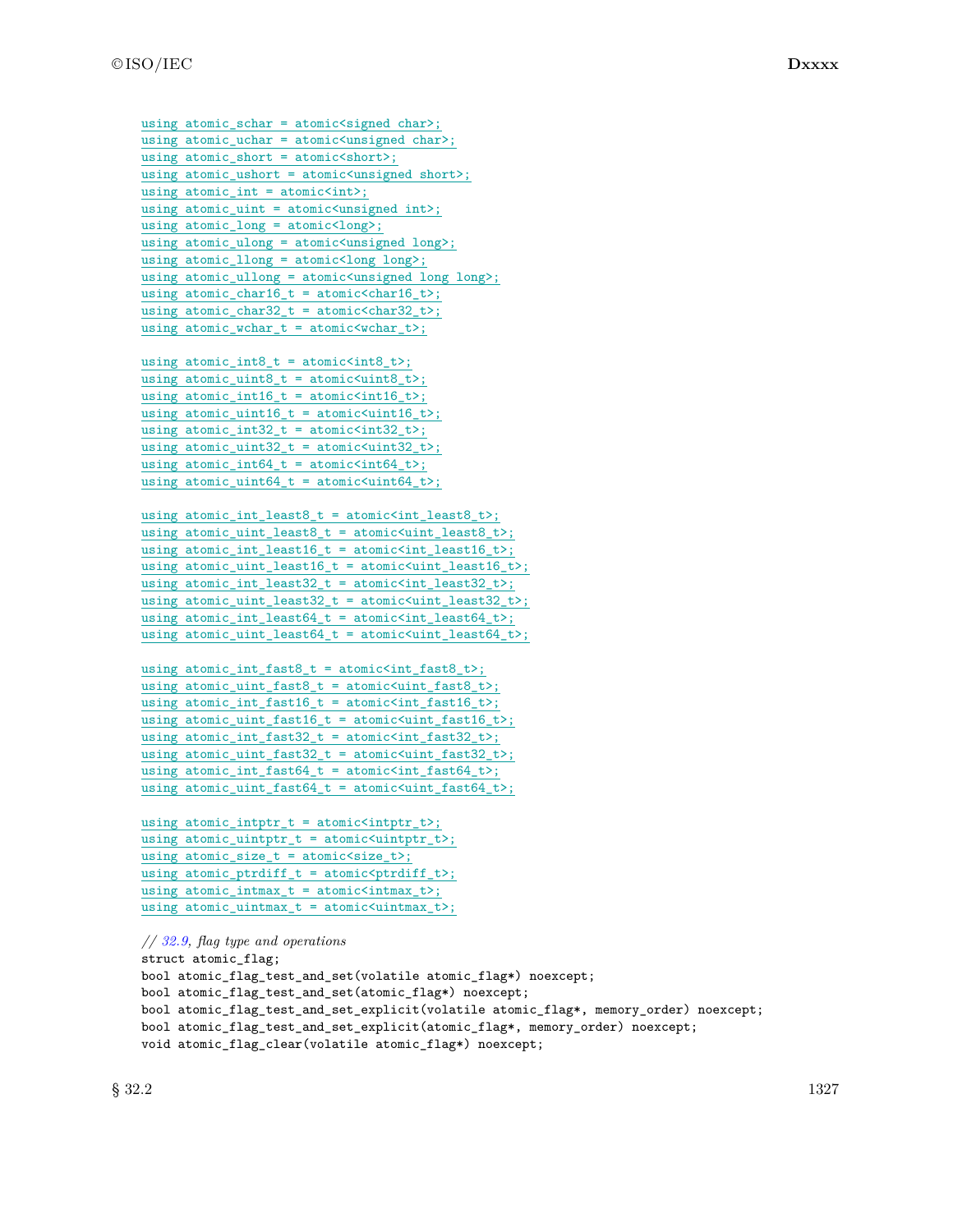}

```
void atomic flag clear(atomic flag*) noexcept;
void atomic flag_clear_explicit(volatile atomic_flag*, memory_order) noexcept;
void atomic_flag_clear_explicit(atomic_flag*, memory_order) noexcept;
#define ATOMIC_FLAG_INIT see below
// 32.10, fences
extern "C" void atomic_thread_fence(memory_order) noexcept;
extern "C" void atomic_signal_fence(memory_order) noexcept;
```
### **32.3 Type aliases [atomics.alias]**

<sup>1</sup> There shall be named types corresponding to the integral specializations of atomic, as specified in Table **??**, and a named type atomic\_bool corresponding to the specified atomic<br/>sbool>. Each named type is either a typedef to the corresponding specialization or a base class of the corresponding specialization. If it is a base class, it shall support the same member functions as the corresponding specialization.

2 There shall be atomic typedefs corresponding to non-atomic typedefs as specified in Table **??**. The type aliases atomic\_int*N*\_t, atomic\_uint*N*\_t, atomic\_intptr\_t, and atomic\_uintptr\_t shall be are defined if and only if int*N*\_t, uint*N*\_t, intptr\_t, and uintptr\_t are defined, respectively.

**32.4 Order and consistency [atomics.order]**

```
namespace std {
  enum memory_order {
   memory_order_relaxed, memory_order_consume, memory_order_acquire,
    memory_order_release, memory_order_acq_rel, memory_order_seq_cst
  };
}
```
- <sup>1</sup> The enumeration memory\_order specifies the detailed regular (non-atomic) memory synchronization order as defined in 4.7 and may provide for operation ordering. Its enumerated values and their meanings are as follows:
- (1.1) memory\_order\_relaxed: no operation orders memory.
- (1.2) memory\_order\_release, memory\_order\_acq\_rel, and memory\_order\_seq\_cst: a store operation performs a release operation on the affected memory location.
- (1.3) memory\_order\_consume: a load operation performs a consume operation on the affected memory location. *Note:* Prefer memory order acquire, which provides stronger guarantees than memory order\_consume. Implementations have found it infeasible to provide performance better than that of memory order acquire. Specification revisions are under consideration. *— end note*
- (1.4) memory\_order\_acquire, memory\_order\_acq\_rel, and memory\_order\_seq\_cst: a load operation performs an acquire operation on the affected memory location.

[ *Note:* Atomic operations specifying memory\_order\_relaxed are relaxed with respect to memory ordering. Implementations must still guarantee that any given atomic access to a particular atomic object be indivisible with respect to all other atomic accesses to that object. *— end note* ]

- <sup>2</sup> An atomic operation *A* that performs a release operation on an atomic object *M* synchronizes with an atomic operation *B* that performs an acquire operation on *M* and takes its value from any side effect in the release sequence headed by *A*.
- <sup>3</sup> There shall be a single total order *S* on all memory\_order\_seq\_cst operations, consistent with the "happens before" order and modification orders for all affected locations, such that each memory\_order\_seq\_cst operation *B* that loads a value from an atomic object *M* observes one of the following values:
- (3.1) the result of the last modification *A* of *M* that precedes *B* in *S*, if it exists, or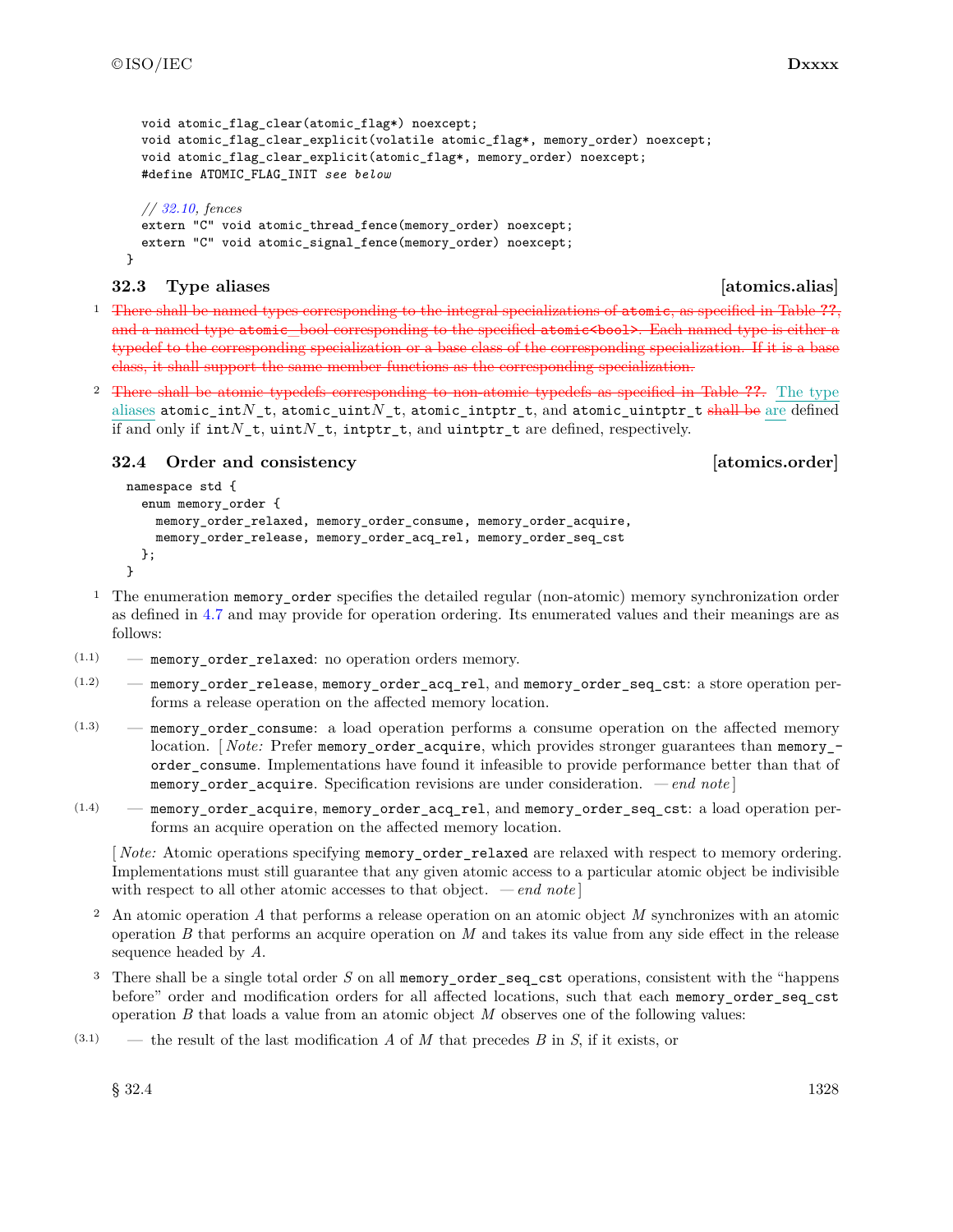- $(3.2)$  if *A* exists, the result of some modification of *M* that is not memory order seq cst and that does not happen before *A*, or
- $(3.3)$  if *A* does not exist, the result of some modification of *M* that is not memory order seq cst.

[ *Note:* Although it is not explicitly required that *S* include locks, it can always be extended to an order that does include lock and unlock operations, since the ordering between those is already included in the "happens before" ordering. *— end note* ]

- <sup>4</sup> For an atomic operation *B* that reads the value of an atomic object *M*, if there is a memory\_order\_seq\_cst fence *X* sequenced before *B*, then *B* observes either the last memory\_order\_seq\_cst modification of *M* preceding *X* in the total order *S* or a later modification of *M* in its modification order.
- <sup>5</sup> For atomic operations *A* and *B* on an atomic object *M*, where *A* modifies *M* and *B* takes its value, if there is a memory\_order\_seq\_cst fence *X* such that *A* is sequenced before *X* and *B* follows *X* in *S*, then *B* observes either the effects of *A* or a later modification of *M* in its modification order.
- <sup>6</sup> For atomic operations *A* and *B* on an atomic object *M*, where *A* modifies *M* and *B* takes its value, if there are memory\_order\_seq\_cst fences *X* and *Y* such that *A* is sequenced before *X*, *Y* is sequenced before *B*, and *X* precedes *Y* in *S*, then *B* observes either the effects of *A* or a later modification of *M* in its modification order.
- <sup>7</sup> For atomic modifications *A* and *B* of an atomic object *M*, *B* occurs later than *A* in the modification order of *M* if:
- $(7.1)$  there is a memory\_order\_seq\_cst fence *X* such that *A* is sequenced before *X*, and *X* precedes *B* in *S*, or
- $(7.2)$  there is a memory\_order\_seq\_cst fence *Y* such that *Y* is sequenced before *B*, and *A* precedes *Y* in *S*, or
- $(7.3)$  there are memory\_order\_seq\_cst fences *X* and *Y* such that *A* is sequenced before *X*, *Y* is sequenced before *B*, and *X* precedes *Y* in *S*.
	- <sup>8</sup> [ *Note:* memory\_order\_seq\_cst ensures sequential consistency only for a program that is free of data races and uses exclusively memory order seq cst operations. Any use of weaker ordering will invalidate this guarantee unless extreme care is used. In particular, memory\_order\_seq\_cst fences ensure a total order only for the fences themselves. Fences cannot, in general, be used to restore sequential consistency for atomic operations with weaker ordering specifications. *— end note* ]
	- <sup>9</sup> Implementations should ensure that no "out-of-thin-air" values are computed that circularly depend on their own computation.

[ *Note:* For example, with x and y initially zero,

```
// Thread 1:
r1 = y.load(memory_order_relaxed);
x.store(r1, memory_order_relaxed);
// Thread 2:
r2 = x.load(memory_order_relaxed);
y.store(r2, memory_order_relaxed);
```
should not produce  $r1 = r2 = 42$ , since the store of 42 to y is only possible if the store to x stores 42, which circularly depends on the store to y storing 42. Note that without this restriction, such an execution is possible. *— end note* ]

<sup>10</sup> [*Note:* The recommendation similarly disallows  $r1 == r2 == 42$  in the following example, with x and y again initially zero:

```
// Thread 1:
r1 = x.load(memory_order_relaxed);
if (r1 == 42) y.store(42, memory_order_relaxed);
```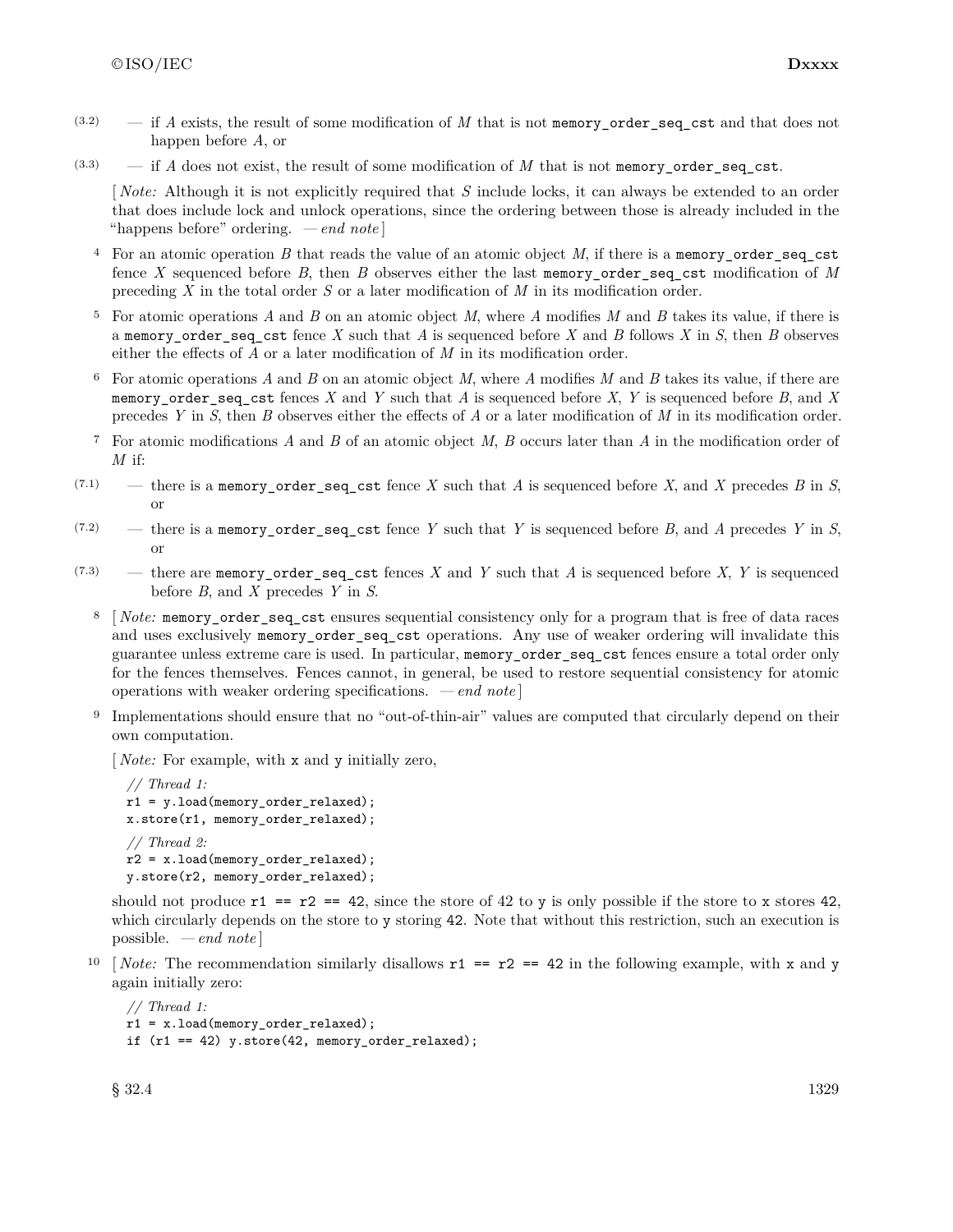```
// Thread 2:
 r2 = y.load(memory_order_relaxed);
 if (r2 == 42) x.store(42, memory_order_relaxed);
— end note ]
```
- <sup>11</sup> Atomic read-modify-write operations shall always read the last value (in the modification order) written before the write associated with the read-modify-write operation.
- 12 Implementations should make atomic stores visible to atomic loads within a reasonable amount of time.

```
template <class T>
 T kill_dependency(T y) noexcept;
```
<sup>13</sup> *Effects:* The argument does not carry a dependency to the return value (4.7).

```
14 Returns: y.
```
#### **32.5 Lock-free property [atomics.lockfree]**

```
#define ATOMIC_BOOL_LOCK_FREE unspecified
#define ATOMIC_CHAR_LOCK_FREE unspecified
#define ATOMIC_CHAR16_T_LOCK_FREE unspecified
#define ATOMIC_CHAR32_T_LOCK_FREE unspecified
#define ATOMIC_WCHAR_T_LOCK_FREE unspecified
#define ATOMIC_SHORT_LOCK_FREE unspecified
#define ATOMIC_INT_LOCK_FREE unspecified
#define ATOMIC_LONG_LOCK_FREE unspecified
#define ATOMIC_LLONG_LOCK_FREE unspecified
#define ATOMIC_POINTER_LOCK_FREE unspecified
```
- <sup>1</sup> The ATOMIC\_...\_LOCK\_FREE macros indicate the lock-free property of the corresponding atomic types, with the signed and unsigned variants grouped together. The properties also apply to the corresponding (partial) specializations of the atomic template. A value of 0 indicates that the types are never lock-free. A value of 1 indicates that the types are sometimes lock-free. A value of 2 indicates that the types are always lock-free.
- <sup>2</sup> The function atomic\_is\_lock\_free (32.7) indicates whether the object is lock-free. In any given program execution, the result of the lock-free query shall be consistent for all pointers of the same type.
- <sup>3</sup> Atomic operations that are not lock-free are considered to potentially block (4.7.2).
- <sup>4</sup> [ *Note:* Operations that are lock-free should also be address-free. That is, atomic operations on the same memory location via two different addresses will communicate atomically. The implementation should not depend on any per-process state. This restriction enables communication by memory that is mapped into a process more than once and by memory that is shared between two processes. *— end note* ]

#### **32.6 Class template atomic [atomics.types.generic]**

```
namespace std {
 template <class T> struct atomic {
    using value_type = T;
    static constexpr bool is_always_lock_free = implementation-defined ;
    bool is_lock_free() const volatile noexcept;
    bool is_lock_free() const noexcept;
    void store(T, memory_order = memory_order_seq_cst) volatile noexcept;
    void store(T, memory_order = memory_order_seq_cst) noexcept;
    T load(memory_order = memory_order_seq_cst) const volatile noexcept;
    T load(memory_order = memory_order_seq_cst) const noexcept;
    operator T() const volatile noexcept;
    operator T() const noexcept;
    T exchange(T, memory_order = memory_order_seq_cst) volatile noexcept;
```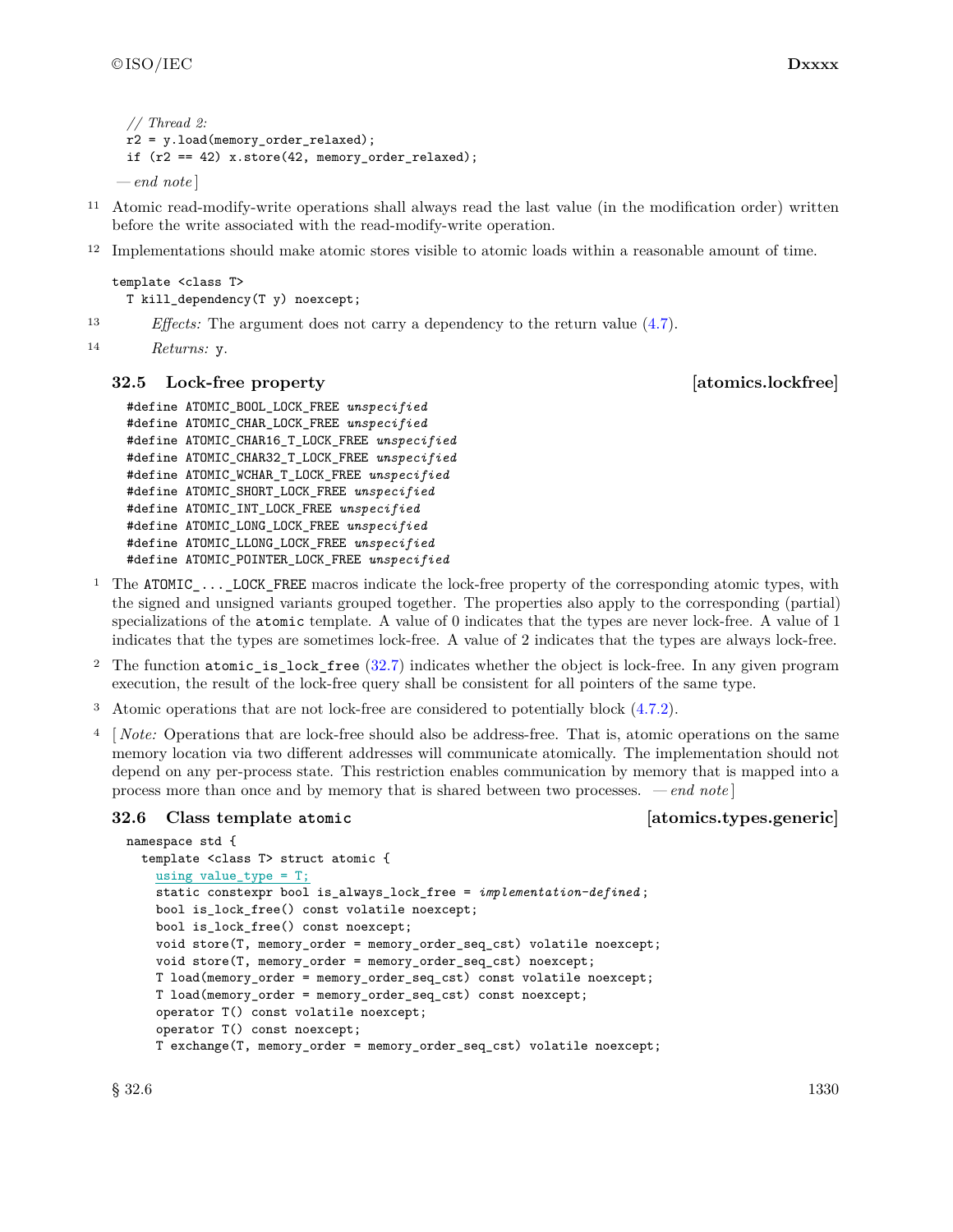```
T exchange(T, memory_order = memory_order_seq_cst) noexcept;
 bool compare_exchange_weak(T&, T, memory_order, memory_order) volatile noexcept;
 bool compare_exchange_weak(T&, T, memory_order, memory_order) noexcept;
 bool compare_exchange_strong(T&, T, memory_order, memory_order) volatile noexcept;
 bool compare_exchange_strong(T&, T, memory_order, memory_order) noexcept;
 bool compare_exchange_weak(T&, T, memory_order = memory_order_seq_cst) volatile noexcept;
 bool compare_exchange_weak(T&, T, memory_order = memory_order_seq_cst) noexcept;
 bool compare_exchange_strong(T&, T, memory_order = memory_order_seq_cst) volatile noexcept;
 bool compare_exchange_strong(T&, T, memory_order = memory_order_seq_cst) noexcept;
 atomic() noexcept = default;
 constexpr atomic(T) noexcept;
  atomic(const atomic&) = delete;
 atomic& operator=(const atomic&) = delete;
 atomic& operator=(const atomic&) volatile = delete;
 T operator=(T) volatile noexcept;
 T operator=(T) noexcept;
};
```
- <sup>1</sup> There is a generic class template atomic  $\rightarrow$ . The type of the template argument for **T** shall be trivially copyable (6.9). [ *Note:* Type arguments that are not also statically initializable may be difficult to use. *— end note* ]
- <sup>2</sup> The specialization atomic<br/>bool> is a standard-layout struct. The semantics of the operations on specializations of atomic are defined in 32.7.
- <sup>3</sup> Specializations and instantiations of the atomic template shall have a deleted copy constructor, a deleted copy assignment operator, and a constexpr value constructor.
- <sup>4</sup> [ *Note:* The representation of an atomic specialization need not have the same size as its corresponding argument type. Specializations should have the same size whenever possible, as this reduces the effort required to port existing code. *— end note* ]

# **32.7 Operations on atomic types [atomics.types.operations]**

[Editor's note: Remove all of the following subsections and the heading preceding this note.]

### **32.7.1 General operations on atomic types [atomics.types.operations.general]**

- <sup>1</sup> The implementation shall provide the functions and function templates identified as "general operations on atomic types" in 32.2.
- <sup>2</sup> In the declarations of these functions and function templates, the name *atomic-type* refers to either atomic<T> or to a named base class for T from Table **??** or inferred from Table **??**.

# **32.7.2 Templated operations on atomic types [atomics.types.operations.templ]**

<sup>1</sup> The implementation shall declare but not define the function templates identified as "templated operations on atomic types" in 32.2.

## **32.7.3 Arithmetic operations on atomic types [atomics.types.operations.arith]**

- <sup>1</sup> The implementation shall provide the functions and function template specializations identified as "arithmetic operations on atomic types" in 32.2.
- <sup>2</sup> In the declarations of these functions and function template specializations, the name *integral* refers to an integral type and the name *atomic-integral* refers to either atomic<*integral* > or to a named base class for *integral* from Table **??** or inferred from Table **??**.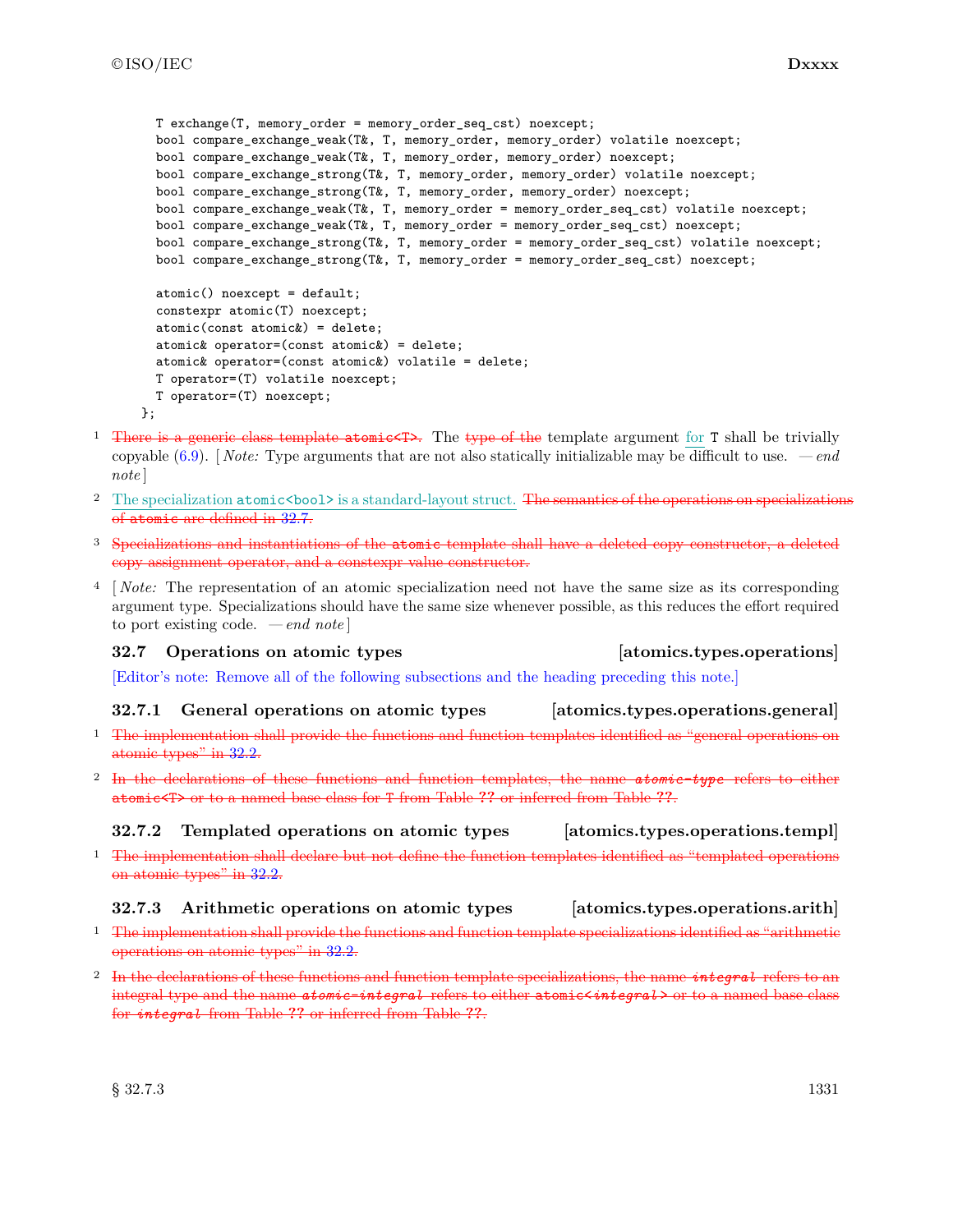## **32.7.4 Operations on atomic pointer types [atomics.types.operations.pointer]**

<sup>1</sup> The implementation shall provide the function templates identified as "non-member overloads for atomic $\langle T^* \rangle$ " in 32.2.

### **32.7.5 Requirements for operations on atomic types [atomics.types.operations.req]**

- <sup>1</sup> There are only a few kinds of operations on atomic types, though there are many instances on those This section specifies each general kind. The specific instances are defined in 32.6, 32.7.1, 32.7.3, and 32.7.4.
- 2 In the following operation definitions:
- $(2.1)$  an *A* refers to one of the atomic types.
- $(2.2)$   $-\mathbf{a}$  *C* refers to its corresponding non-atomic type.
- (2.3) an *M* refers to type of the other argument for arithmetic operations. For integral atomic types, *M* is *C*. For atomic address types, *M* is ptrdiff\_t.
- $(2.4)$  the non-member functions not ending in —explicit have the semantics of their corresponding functions with memory order arguments of memory order seq est.
	- <sup>3</sup> [ *Note:* Many operations are volatile-qualified. The "volatile as device register" semantics have not changed in the standard. This qualification means that volatility is preserved when applying these operations to volatile objects. It does not mean that operations on non-volatile objects become volatile. Thus, volatile qualified operations on non-volatile objects may be merged under some conditions. *— end note* ]

#### *A*::*A*atomic() noexcept = default;

<sup>4</sup> *Effects:* Leaves the atomic object in an uninitialized state. [ *Note:* These semantics ensure compatibility with C. *— end note* ]

#### constexpr *A*::*A*atomic(*C*T desired) noexcept;

<sup>5</sup> *Effects:* Initializes the object with the value desired. Initialization is not an atomic operation (4.7). [ *Note:* It is possible to have an access to an atomic object A race with its construction, for example by communicating the address of the just-constructed object A to another thread via memory\_order\_ relaxed operations on a suitable atomic pointer variable, and then immediately accessing A in the receiving thread. This results in undefined behavior. *— end note* ]

#### #define ATOMIC\_VAR\_INIT(value) *see below*

<sup>6</sup> The macro expands to a token sequence suitable for constant initialization of an atomic variable of static storage duration of a type that is initialization-compatible with value. [ *Note:* This operation may need to initialize locks. *— end note* ] Concurrent access to the variable being initialized, even via an atomic operation, constitutes a data race. [*Example:*

atomic<int>  $v = ATOMIC VAR INT(5);$ 

*— end example* ]

static constexpr bool is\_always\_lock\_free = *implementation-defined* ;

<sup>7</sup> The static data member is\_always\_lock\_free is true if the atomic type's operations are always lock-free, and false otherwise. [ *Note:* The value of is\_always\_lock\_free is consistent with the value of the corresponding ATOMIC\_...\_LOCK\_FREE macro, if defined. *— end note* ]

```
bool atomic_is_lock_free(const volatile A * object) noexcept;
bool atomic_is_lock_free(const A * object) noexcept;
bool A:is_lock_free() const volatile noexcept;
bool A:is_lock_free() const noexcept;
```
<sup>8</sup> *Returns:* true if the object's operations are lock-free, false otherwise. [ *Note:* The return value of the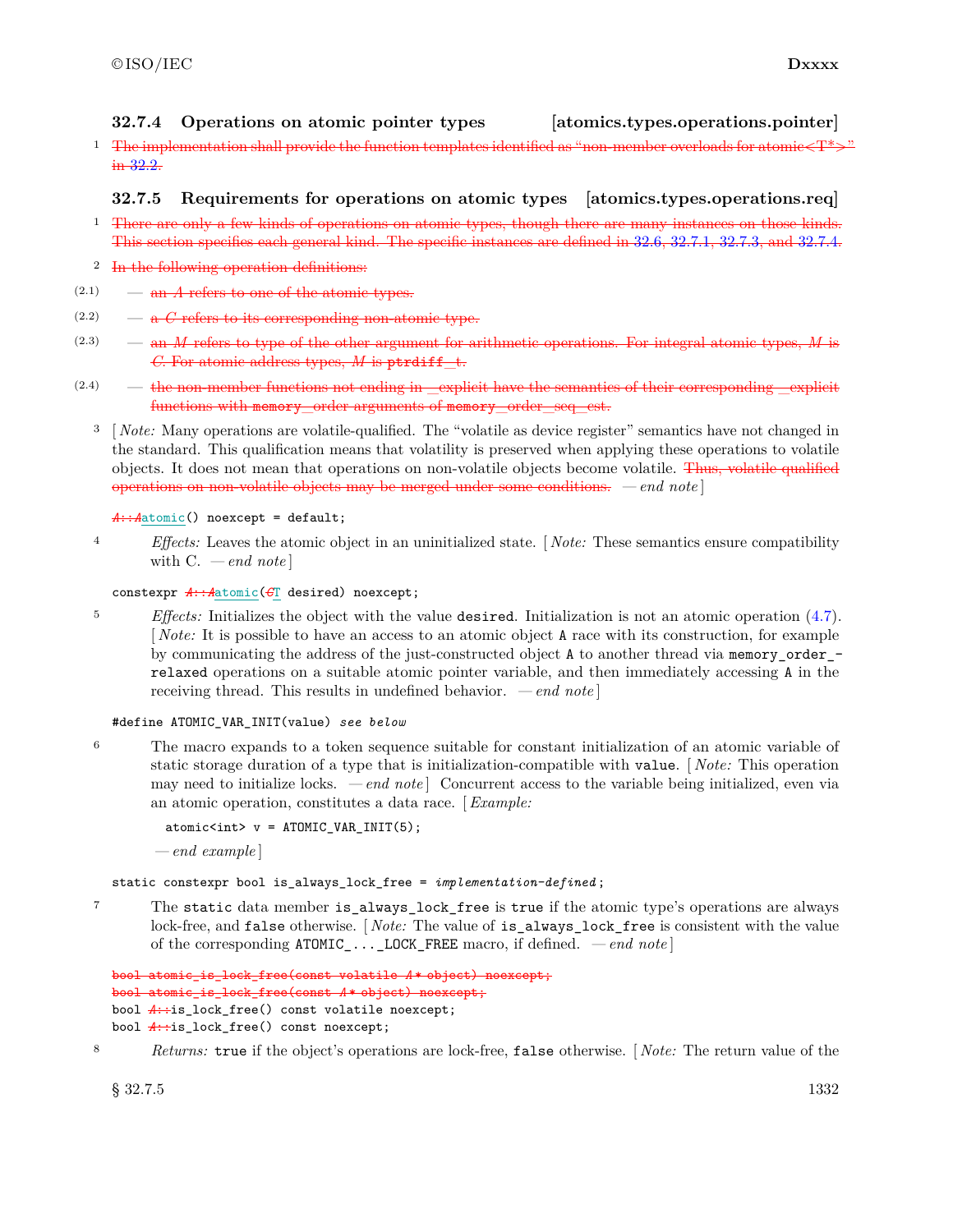is lock free member function is consistent with the value of is always lock free for the same type. *— end note* ]

```
void atomic_store(volatile A * object, C desired) noexcept;
void atomic_store(A * object, C desired) noexcept;
void atomic_store_explicit(volatile A * object, C desired, memory_order order) noexcept;
void atomic_store_explicit(A * object, C desired, memory_order order) noexcept;
void A::store(CT desired, memory_order order = memory_order_seq_cst) volatile noexcept;
void A::store(C\Gamma desired, memory_order order = memory_order_seq_cst) noexcept;
```
- <sup>9</sup> *Requires:* The order argument shall not be memory\_order\_consume, memory\_order\_acquire, nor memory\_order\_acq\_rel.
- 10 *Effects:* Atomically replaces the value pointed to by object or by this with the value of desired. Memory is affected according to the value of order.

```
CT A::operator=(CT desired) volatile noexcept;
CT A::operator=(CT desired) noexcept;
```
- <sup>11</sup> *Effects:* As if by Equivalent to: store(desired).
- <sup>12</sup> *Returns:* desired.

```
C atomic_load(const volatile A * object) noexcept;
C atomic_load(const A * object) noexcept;
C atomic_load_explicit(const volatile A * object, memory_order) noexcept;
C atomic_load_explicit(const A * object, memory_order) noexcept;
```

```
CT A::load(memory_order order = memory_order_seq_cst) const volatile noexcept;
CT A::load(memory_order order = memory_order_seq_cst) const noexcept;
```
- 13 *Requires:* The order argument shall not be memory\_order\_release nor memory\_order\_acq\_rel.
- <sup>14</sup> *Effects:* Memory is affected according to the value of order.
- 15 *Returns:* Atomically returns the value pointed to by object or by this.

```
A::operator \mathcal{L}(\Gamma) const volatile noexcept;
A::operator \mathcal{C}\mathcal{T} () const noexcept;
```
16 *Effects:* As if by load() Equivalent to: return load();

```
Returns: The result of load().
```

```
C atomic_exchange(volatile A * object, C desired) noexcept;
C atomic_exchange(A * object, C desired) noexcept;
C atomic_exchange_explicit(volatile A * object, C desired, memory_order) noexcept;
C atomic_exchange_explicit(A * object, C desired, memory_order) noexcept;
CT A::exchange(CT desired, memory_order order = memory_order_seq_cst) volatile noexcept;
CT A::exchange(CT desired, memory_order order = memory_order_seq_cst) noexcept;
```
- <sup>17</sup> *Effects:* Atomically replaces the value pointed to by object or by this with desired. Memory is affected according to the value of order. These operations are atomic read-modify-write operations (4.7).
- 18 *Returns:* Atomically returns the value pointed to by object or by this immediately before the effects.

```
bool atomic_compare_exchange_weak(volatile A * object, C * expected, C desired) noexcept;
bool atomic_compare_exchange_weak(A * object, C * expected, C desired) noexcept;
bool atomic_compare_exchange_strong(volatile A * object, C * expected, C desired) noexcept;
bool atomic_compare_exchange_strong(A * object, C * expected, C desired) noexcept;
bool atomic_compare_exchange_weak_explicit(volatile A * object, C * expected, C desired,
    memory_order success, memory_order failure) noexcept;
bool atomic_compare_exchange_weak_explicit(A * object, C * expected, C desired,
```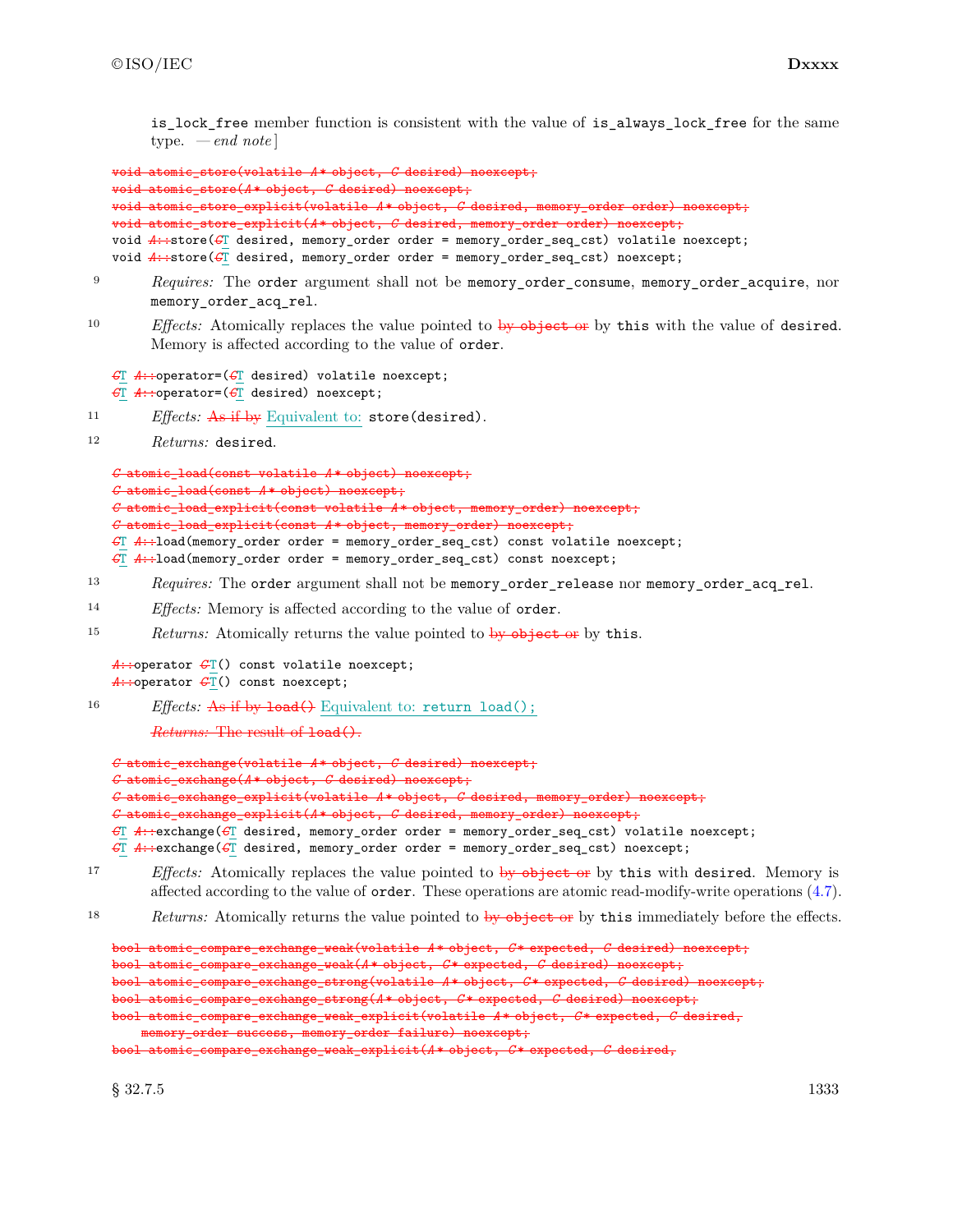```
memory order success, memory order failure) noexcept;
bool atomic_compare_exchange_strong_explicit(volatile A * object, C * expected, C desired,
    memory_order success, memory_order failure) noexcept;
bool atomic_compare_exchange_strong_explicit(A * object, C * expected, C desired,
   memory_order success, memory_order failure) noexcept;
bool A::compare_exchange_weak(C T& expected, CT desired,
   memory_order success, memory_order failure) volatile noexcept;
bool A::compare_exchange_weak(C T& expected, CT desired,
   memory_order success, memory_order failure) noexcept;
bool A::compare_exchange_strong(C T& expected, CT desired,
    memory_order success, memory_order failure) volatile noexcept;
bool A::compare_exchange_strong(C T& expected, CT desired,
    memory_order success, memory_order failure) noexcept;
bool A::compare_exchange_weak(C T& expected, CT desired,
    memory_order order = memory_order_seq_cst) volatile noexcept;
bool A::compare_exchange_weak(C T& expected, CT desired,
    memory_order order = memory_order_seq_cst) noexcept;
bool A::compare_exchange_strong(C T& expected, CT desired,
    memory_order order = memory_order_seq_cst) volatile noexcept;
bool A::compare_exchange_strong(C T& expected, CT desired,
    memory_order order = memory_order_seq_cst) noexcept;
```
- <sup>19</sup> *Requires:* The failure argument shall not be memory\_order\_release nor memory\_order\_acq\_rel.
- <sup>20</sup> *Effects:* Retrieves the value in expected. It then atomically compares the contents of the memory pointed to by object or by this for equality with that previously retrieved from expected, and if true, replaces the contents of the memory pointed to by object or by this with that in desired. If and only if the comparison is true, memory is affected according to the value of success, and if the comparison is false, memory is affected according to the value of failure. When only one memory\_order argument is supplied, the value of success is order, and the value of failure is order except that a value of memory\_order\_acq\_rel shall be replaced by the value memory\_order\_acquire and a value of memory order release shall be replaced by the value memory order relaxed. If and only if the comparison is false then, after the atomic operation, the contents of the memory in expected are replaced by the value read from  $\phi$ -bigget or the memory pointed to by this during the atomic comparison. If the operation returns true, these operations are atomic read-modify-write operations  $(4.7)$  on the memory pointed to by this or object. Otherwise, these operations are atomic load operations on that memory.
- <sup>21</sup> *Returns:* The result of the comparison.
- <sup>22</sup> [*Note:* For example, the effect of **atomic\_compare\_exchange\_strong** is

```
if (memcmp(objectthis, &expected, sizeof(*objectthis)) == 0)
  memcpy(objectthis, &desired, sizeof(*objectthis));
else
  memcpy(expected, \frac{objectthis}{objectthis}, sizeof(*objectthis));
```
*— end note* ] [*Example:* The expected use of the compare-and-exchange operations is as follows. The compare-and-exchange operations will update expected when another iteration of the loop is needed.

```
expected = current.load();
do {
 desired = function(expected);
} while (!current.compare_exchange_weak(expected, desired));
```
*— end example* ] [*Example:* Because the expected value is updated only on failure, code releasing the memory containing the expected value on success will work. E.g. list head insertion will act atomically

 $\S~32.7.5$  1334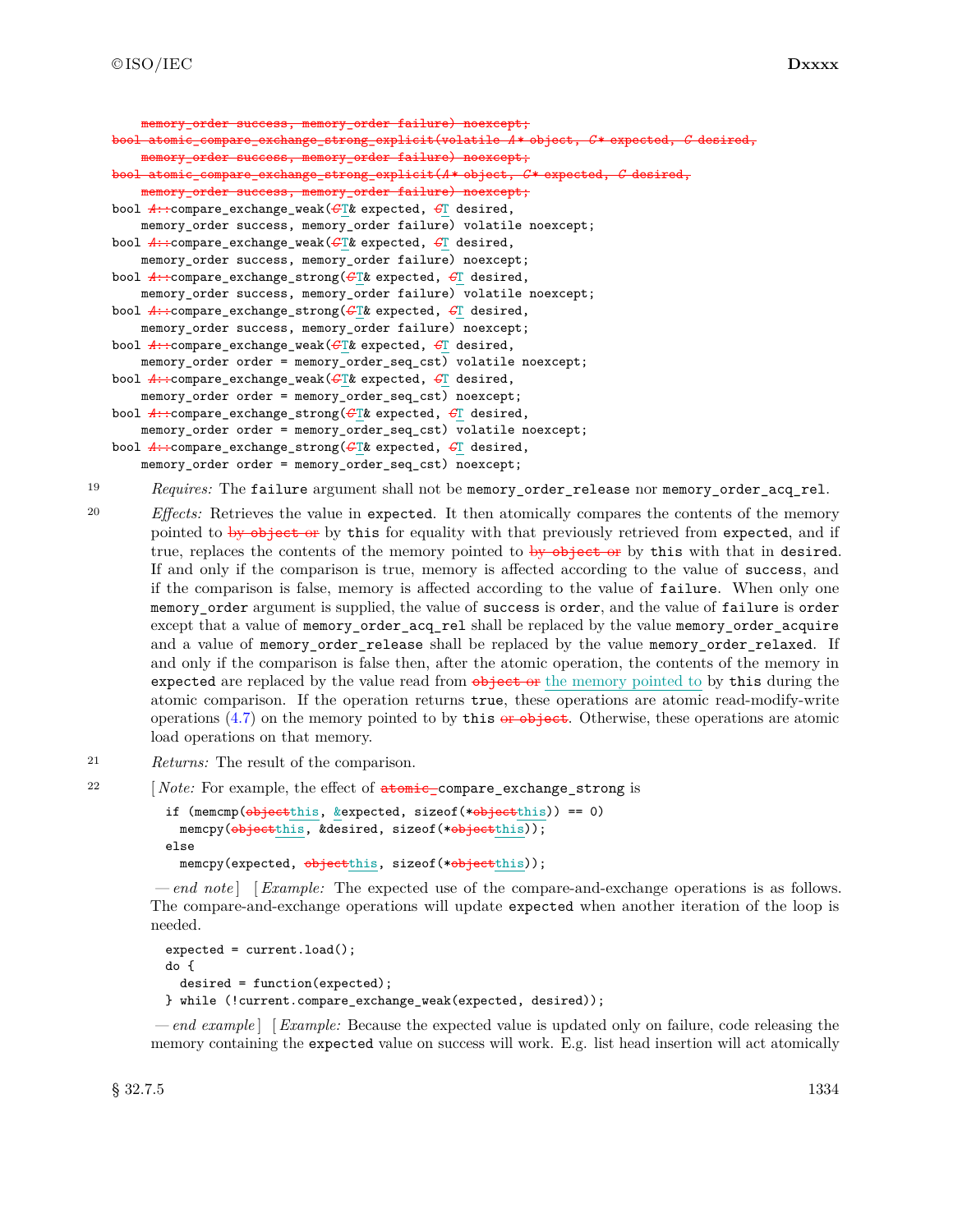and would not introduce a data race in the following code:

```
do {
   p->next = head; // make new list node point to the current head
 } while (!head.compare_exchange_weak(p->next, p)); // try to insert
— end example ]
```
23 Implementations should ensure that weak compare-and-exchange operations do not consistently return false unless either the atomic object has value different from expected or there are concurrent modifications to the atomic object.

<sup>24</sup> *Remarks:* A weak compare-and-exchange operation may fail spuriously. That is, even when the contents of memory referred to by expected and  $\theta$ -bjectthis are equal, it may return false and store back to expected the same memory contents that were originally there. [ *Note:* This spurious failure enables implementation of compare-and-exchange on a broader class of machines, e.g., loadlocked store-conditional machines. A consequence of spurious failure is that nearly all uses of weak compare-and-exchange will be in a loop.

When a compare-and-exchange is in a loop, the weak version will yield better performance on some platforms. When a weak compare-and-exchange would require a loop and a strong one would not, the strong one is preferable. *— end note* ]

<sup>25</sup> [*Note:* The memcpy and memcmp semantics of the compare-and-exchange operations may result in failed comparisons for values that compare equal with operator== if the underlying type has padding bits, trap bits, or alternate representations of the same value. Thus, compare\_exchange\_strong should be used with extreme care. On the other hand, compare\_exchange\_weak should converge rapidly. *— end note* ]

## **32.7.6 Specializations for integers [atomics.types.int]**

<sup>1</sup> There shall be explicit are specializations of the atomic template for the integral types char, signed char, unsigned char, short, unsigned short, int, unsigned int, long, unsigned long, long long, unsigned long long, char16 t, char32 t, wchar t, and any other types needed by the typedefs in the header <cstdint>. For each such integral type *integral* , the specialization atomic<*integral* > provides additional atomic operations appropriate to integral types. There shall be a specialization atomic spools which provides the general atomic operations as specified in 32.7.1. [ *Note:* For the specialization atomic<bool>, see 32.6.  *end note* ]

```
template <> struct atomic<integral > {
 using value_type = integral ;
  using difference_type = value_type;
  static constexpr bool is_always_lock_free = implementation-defined ;
  bool is_lock_free() const volatile noexcept;
 bool is_lock_free() const noexcept;
  void store(integral, memory_order = memory_order_seq_cst) volatile noexcept;
  void store(integral, memory_order = memory_order_seq_cst) noexcept;
  integral load(memory_order = memory_order_seq_cst) const volatile noexcept;
  integral load(memory_order = memory_order_seq_cst) const noexcept;
  operator integral() const volatile noexcept;
  operator integral() const noexcept;
  integral exchange(integral, memory_order = memory_order_seq_cst) volatile noexcept;
  integral exchange(integral, memory_order = memory_order_seq_cst) noexcept;
 bool compare_exchange_weak(integral &, integral,
                             memory_order, memory_order) volatile noexcept;
 bool compare_exchange_weak(integral &, integral,
                             memory_order, memory_order) noexcept;
 bool compare_exchange_strong(integral &, integral,
```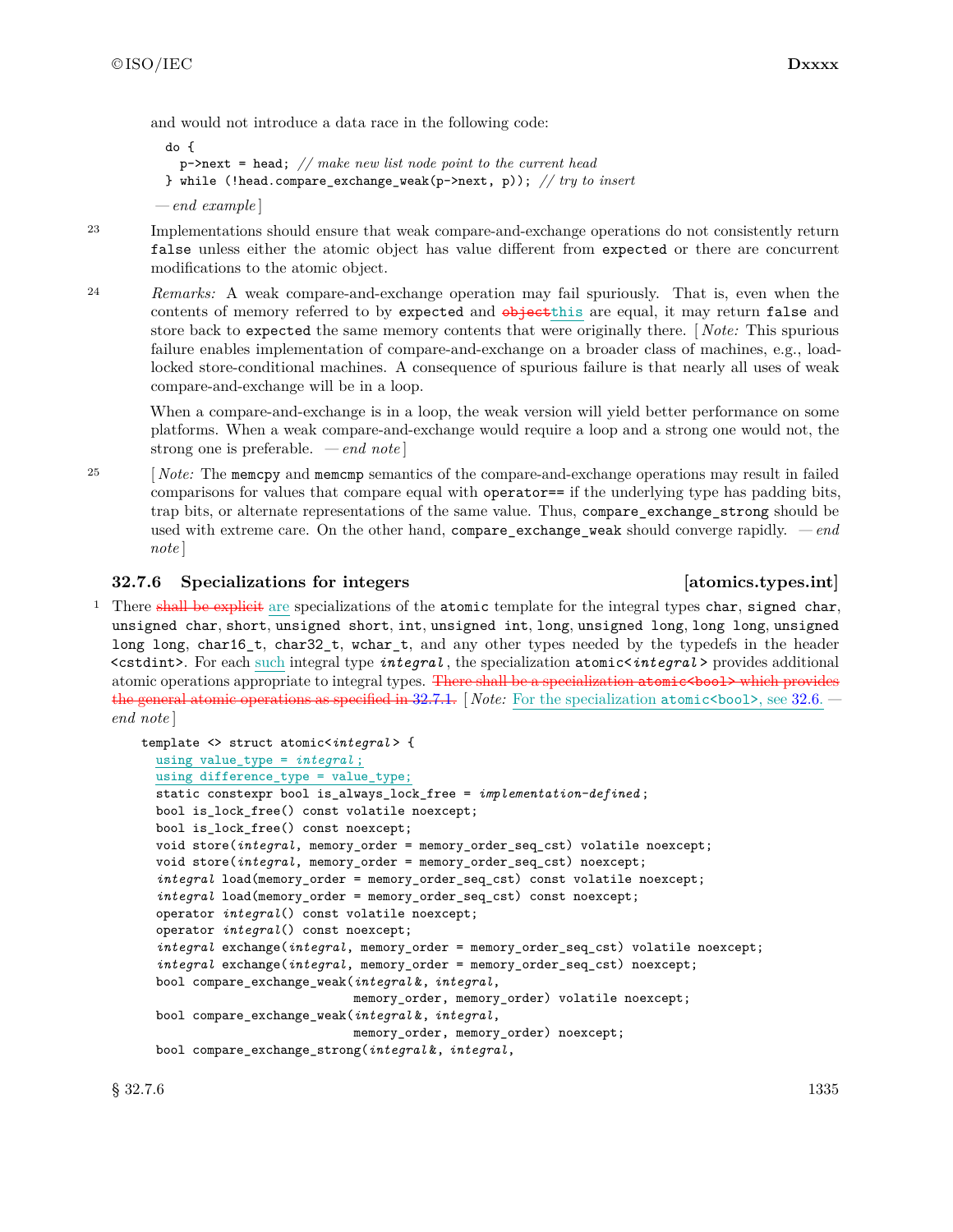```
memory order, memory order) volatile noexcept;
bool compare_exchange_strong(integral &, integral,
                             memory_order, memory_order) noexcept;
bool compare_exchange_weak(integral &, integral,
                           memory_order = memory_order_seq_cst) volatile noexcept;
bool compare_exchange_weak(integral &, integral,
                           memory_order = memory_order_seq_cst) noexcept;
bool compare_exchange_strong(integral &, integral,
                           memory_order = memory_order_seq_cst) volatile noexcept;
bool compare_exchange_strong(integral &, integral,
                           memory_order = memory_order_seq_cst) noexcept;
integral fetch_add(integral, memory_order = memory_order_seq_cst) volatile noexcept;
integral fetch_add(integral, memory_order = memory_order_seq_cst) noexcept;
integral fetch_sub(integral, memory_order = memory_order_seq_cst) volatile noexcept;
integral fetch_sub(integral, memory_order = memory_order_seq_cst) noexcept;
integral fetch_and(integral, memory_order = memory_order_seq_cst) volatile noexcept;
integral fetch_and(integral, memory_order = memory_order_seq_cst) noexcept;
integral fetch_or(integral, memory_order = memory_order_seq_cst) volatile noexcept;
integral fetch_or(integral, memory_order = memory_order_seq_cst) noexcept;
integral fetch_xor(integral, memory_order = memory_order_seq_cst) volatile noexcept;
integral fetch_xor(integral, memory_order = memory_order_seq_cst) noexcept;
atomic() noexcept = default;
constexpr atomic(integral) noexcept;
atomic(const atomic&) = delete;
atomic& operator=(const atomic&) = delete;
atomic& operator=(const atomic&) volatile = delete;
integral operator=(integral) volatile noexcept;
integral operator=(integral) noexcept;
integral operator++(int) volatile noexcept;
integral operator++(int) noexcept;
integral operator--(int) volatile noexcept;
integral operator--(int) noexcept;
integral operator++() volatile noexcept;
integral operator++() noexcept;
integral operator--() volatile noexcept;
integral operator--() noexcept;
integral operator+=(integral) volatile noexcept;
integral operator+=(integral) noexcept;
integral operator-=(integral) volatile noexcept;
integral operator-=(integral) noexcept;
integral operator&=(integral) volatile noexcept;
integral operator&=(integral) noexcept;
integral operator|=(integral) volatile noexcept;
integral operator|=(integral) noexcept;
integral operator^=(integral) volatile noexcept;
integral operator^=(integral) noexcept;
```

```
\ddot{\ }:
```
- <sup>2</sup> The atomic integral specializations and the specialization atomic shood > shall be are standard-layout structs. They shall each have a trivial default constructor and a trivial destructor. They shall each support aggregate initialization syntax.
- <sup>3</sup> Descriptions are provided below only for members that differ from the primary template.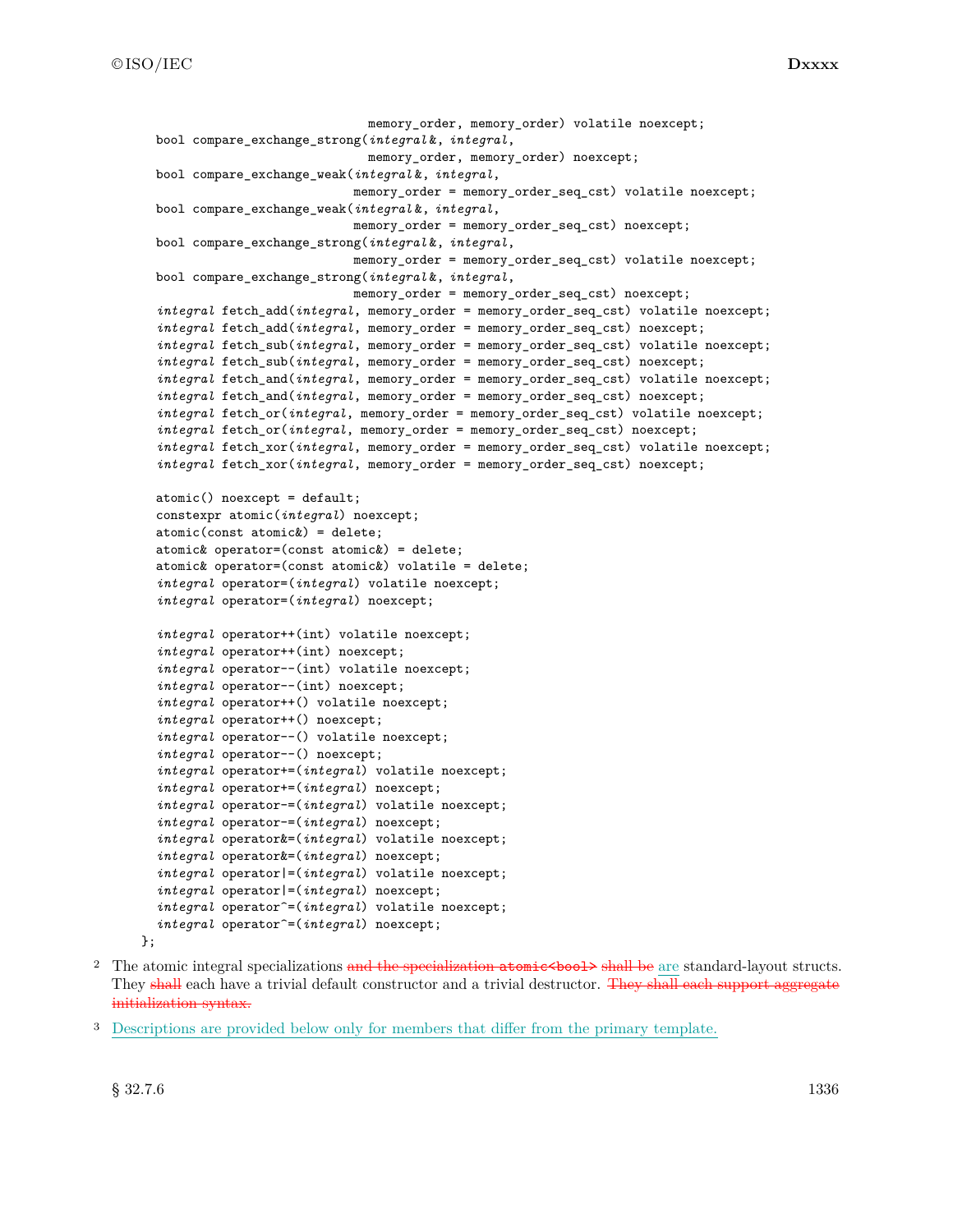4 The following operations perform arithmetic computations. The key, operator, and computation correspondence is:

| Kev |    | Op Computation       | Kev |                     | Op Computation       |
|-----|----|----------------------|-----|---------------------|----------------------|
| add |    | addition             | sub |                     | subtraction          |
| or  |    | bitwise inclusive or | xor | $\hat{\phantom{a}}$ | bitwise exclusive or |
| and | &. | bitwise and          |     |                     |                      |

Table 138 — Atomic arithmetic computations

*C* atomic\_fetch\_*key*(volatile *A* \* object, *M* operand) noexcept; *C* atomic\_fetch\_*key*(*A* \* object, *M* operand) noexcept; *C* atomic\_fetch\_*key*\_explicit(volatile *A* \* object, *M* operand, memory\_order order) noexcept; *C* atomic\_fetch\_*key*\_explicit(*A* \* object, *M* operand, memory\_order order) noexcept; *C*T *A*::fetch\_*key*(*M*T operand, memory\_order order = memory\_order\_seq\_cst) volatile noexcept; *C*T *A*::fetch\_*key*(*M*T operand, memory\_order order = memory\_order\_seq\_cst) noexcept;

- <sup>5</sup> *Effects:* Atomically replaces the value pointed to by object or by this with the result of the computation applied to the value pointed to  $\frac{1}{2}$  by  $\frac{1}{2}$  by this and the given operand. Memory is affected according to the value of order. These operations are atomic read-modify-write operations (4.7).
- <sup>6</sup> *Returns:* Atomically, the value pointed to by object or by this immediately before the effects.
- <sup>7</sup> *Remarks:* For signed integer types, arithmetic is defined to use two's complement representation. There are no undefined results. For address types, the result may be an undefined address, but the operations otherwise have no undefined behavior.
	- *C*T *A*::operator *op* =(*M*T operand) volatile noexcept;
	- *C*T *A*::operator *op* =(*M*T operand) noexcept;
- <sup>8</sup> *Effects:* As if by fetch\_*key*(operand). Equivalent to: return fetch\_*key*(operand) *op* operand; *Returns:* fetch *key*(operand) op operand.

### **32.7.7 Partial specialization for pointers [atomics.types.pointer]**

```
template <class T> struct atomic<T*> {
  using value_type = T*;
  using difference_type = ptrdiff_t;
  static constexpr bool is_always_lock_free = implementation-defined ;
 bool is_lock_free() const volatile noexcept;
 bool is_lock_free() const noexcept;
 void store(T*, memory_order = memory_order_seq_cst) volatile noexcept;
 void store(T*, memory_order = memory_order_seq_cst) noexcept;
 T* load(memory_order = memory_order_seq_cst) const volatile noexcept;
 T* load(memory_order = memory_order_seq_cst) const noexcept;
 operator T*() const volatile noexcept;
 operator T*() const noexcept;
 T* exchange(T*, memory_order = memory_order_seq_cst) volatile noexcept;
 T* exchange(T*, memory_order = memory_order_seq_cst) noexcept;
 bool compare_exchange_weak(T*&, T*, memory_order, memory_order) volatile noexcept;
 bool compare_exchange_weak(T*&, T*, memory_order, memory_order) noexcept;
  bool compare_exchange_strong(T*&, T*, memory_order, memory_order) volatile noexcept;
  bool compare_exchange_strong(T*&, T*, memory_order, memory_order) noexcept;
 bool compare_exchange_weak(T*&, T*, memory_order = memory_order_seq_cst) volatile noexcept;
 bool compare_exchange_weak(T*&, T*, memory_order = memory_order_seq_cst) noexcept;
 bool compare_exchange_strong(T*&, T*, memory_order = memory_order_seq_cst) volatile noexcept;
```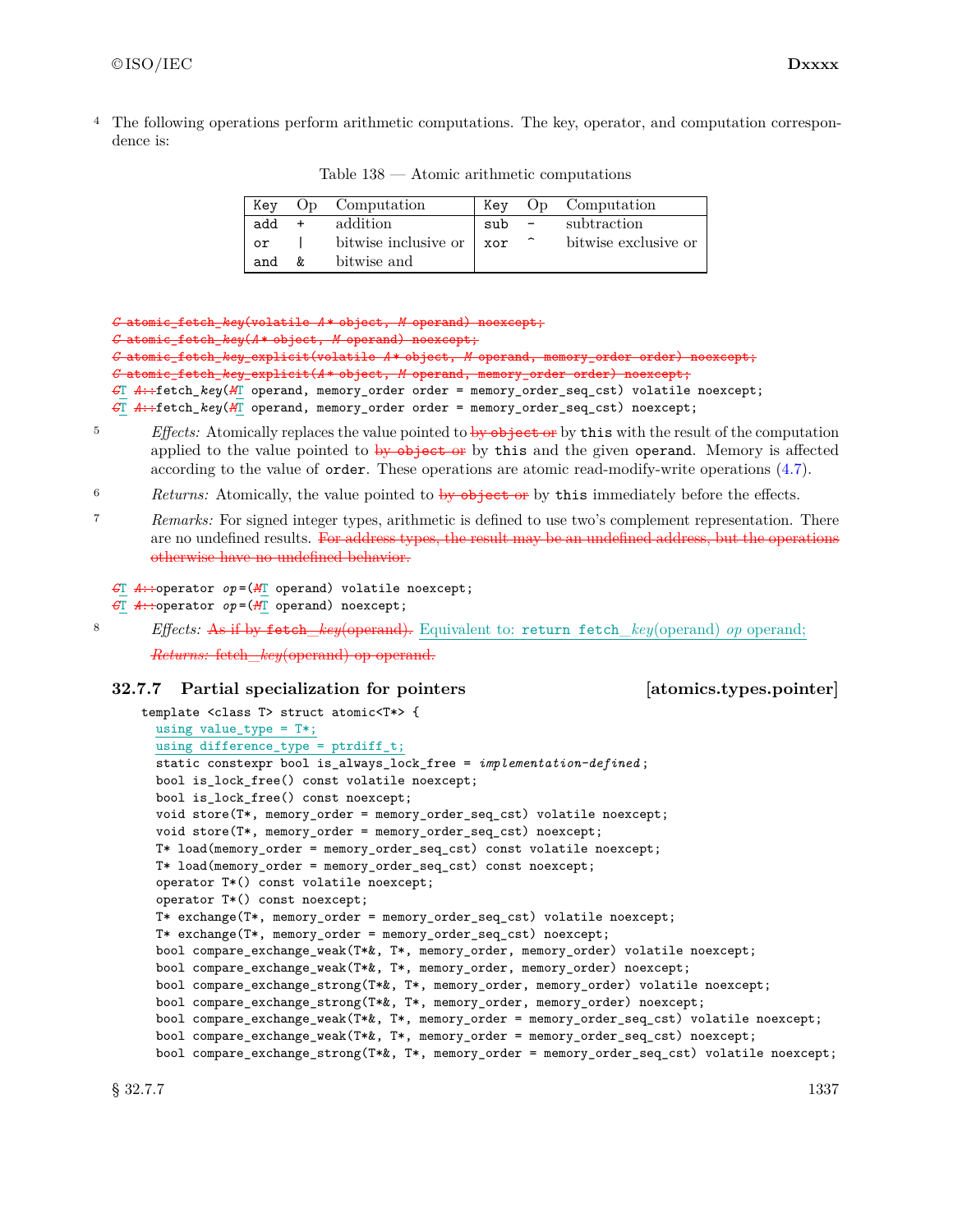```
bool compare exchange strong(T*&, T*, memory order = memory order seq cst) noexcept;
 T* fetch_add(ptrdiff_t, memory_order = memory_order_seq_cst) volatile noexcept;
 T* fetch_add(ptrdiff_t, memory_order = memory_order_seq_cst) noexcept;
 T* fetch_sub(ptrdiff_t, memory_order = memory_order_seq_cst) volatile noexcept;
 T* fetch_sub(ptrdiff_t, memory_order = memory_order_seq_cst) noexcept;
 atomic() noexcept = default;
 constexpr atomic(T*) noexcept;
 atomic(const atomic&) = delete;
 atomic& operator=(const atomic&) = delete;
 atomic& operator=(const atomic&) volatile = delete;
 T* operator=(T*) volatile noexcept;
 T* operator=(T*) noexcept;
 T* operator++(int) volatile noexcept;
 T* operator++(int) noexcept;
 T* operator--(int) volatile noexcept;
 T* operator--(int) noexcept;
 T* operator++() volatile noexcept;
 T* operator++() noexcept;
 T* operator--() volatile noexcept;
 T* operator--() noexcept;
 T* operator+=(ptrdiff_t) volatile noexcept;
 T* operator+=(ptrdiff_t) noexcept;
 T* operator-=(ptrdiff_t) volatile noexcept;
 T* operator-=(ptrdiff_t) noexcept;
};
```
- <sup>1</sup> There shall be pointer is a partial specializations of the atomic class template for pointers. These sSpecializations shall be of this partial specialization are standard-layout structs. They shall each have a trivial default constructor and a trivial destructor. They shall each support aggregate initialization syntax.
- <sup>2</sup> Descriptions are provided below only for members that differ from the primary template.

[Editor's note: The following provisions are cloned from the integer arithmetic section to avoid the *M* placeholders.]

<sup>3</sup> The following operations perform pointer arithmetic. The key, operator, and computation correspondence is:

Table 139 — Atomic pointer computations

|       | Key Op Computation   Key Op Computation |          |             |
|-------|-----------------------------------------|----------|-------------|
| add + | addition                                | . sub  – | subtraction |

T\* fetch\_*key*(ptrdiff\_t operand, memory\_order order = memory\_order\_seq\_cst) volatile noexcept; T\* fetch\_*key*(ptrdiff\_t operand, memory\_order order = memory\_order\_seq\_cst) noexcept;

- <sup>4</sup> *Requires:* T shall be an object type, otherwise the program is ill-formed. [ *Note:* Pointer arithmetic on void\* or function pointers is ill-formed. *— end note* ]
- <sup>5</sup> *Effects:* Atomically replaces the value pointed to by this with the result of the computation applied to the value pointed to by this and the given operand. Memory is affected according to the value of order. These operations are atomic read-modify-write operations (4.7).
- <sup>6</sup> *Returns:* Atomically, the value pointed to by this immediately before the effects.

}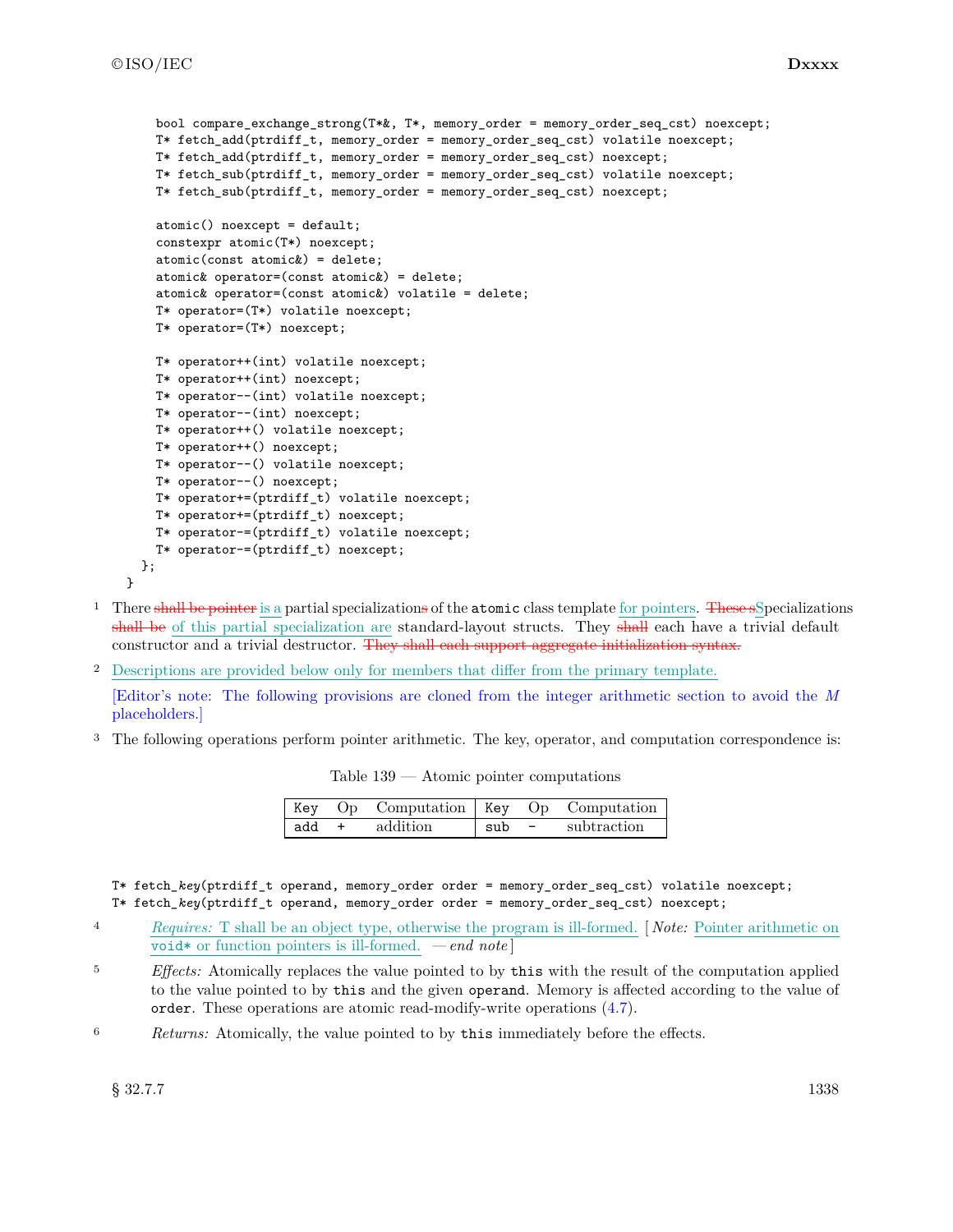<sup>7</sup> *Remarks:* The result may be an undefined address, but the operations otherwise have no undefined behavior.

```
T* operator op=(ptrdiff_t operand) volatile noexcept;
```

```
T* operator op =(ptrdiff_t operand) noexcept;
```
<sup>8</sup> *Effects:* Equivalent to: return fetch\_*key* (operand) *op* operand;

## **32.7.8 Member operators common to integers and pointers to objects [atomics.types.memop]**

```
CT A::operator++(int) volatile noexcept;
CT A::operator++(int) noexcept;
```
<sup>1</sup> *Returns:* fetch\_add(1).

*Effects:* Equivalent to: return fetch\_add(1);

- *C*T *A*::operator--(int) volatile noexcept;
- *C*T *A*::operator--(int) noexcept;

```
2 Returns: fetch_sub(1).
```
*Effects:* Equivalent to: return fetch sub(1);

```
CT A::operator++() volatile noexcept;
```

```
CT A::operator++() noexcept;
```

```
<sup>3</sup> Effects: As if by fetch_add(1). Equivalent to: return fetch_add(1) + 1;
        Returns: fetch add(1) + 1.
```

```
CT A::operator--() volatile noexcept;
CT A::operator--() noexcept;
```

```
4 Effects: As if by fetch_sub(1). Equivalent to: return fetch_sub(1) - 1;
```
 $Returns: fetch sub(1) - 1.$ 

# **32.8 Non-member functions [atomics.nonmembers]**

<sup>1</sup> A non-member function template whose name matches the pattern atomic\_*f* or the pattern atomic\_*f* \_explicit invokes the member function  $f$ , with the value of the first parameter as the object expression and the values of the remaining parameters (if any) as the arguments of the member function call, in order. An argument for a parameter of type  $atomic \< T$ : value type\* is dereferenced when passed to the member function call. If no such member function exists, the program is ill-formed.

template<class T>

void atomic\_init(volatile  $A$ atomic<T>\* object,  $G$ typename atomic<T>::value\_type desired) noexcept; template<class T>

void atomic\_init(*A* atomic<T>\* object, *C*typename atomic<T>::value\_type desired) noexcept;

- <sup>2</sup> *Effects:* Non-atomically initializes \*object with value desired. This function shall only be applied to objects that have been default constructed, and then only once. [ *Note:* These semantics ensure compatibility with C. *— end note* ] [ *Note:* Concurrent access from another thread, even via an atomic operation, constitutes a data race. *— end note* ]
- <sup>3</sup> [ *Note:* The non-member functions enable programmers to write code that can be compiled as either C or C++, for example in a shared header file. *— end note* ]

# **32.9 Flag type and operations [atomics.flag]**

 $\S~32.9$  1339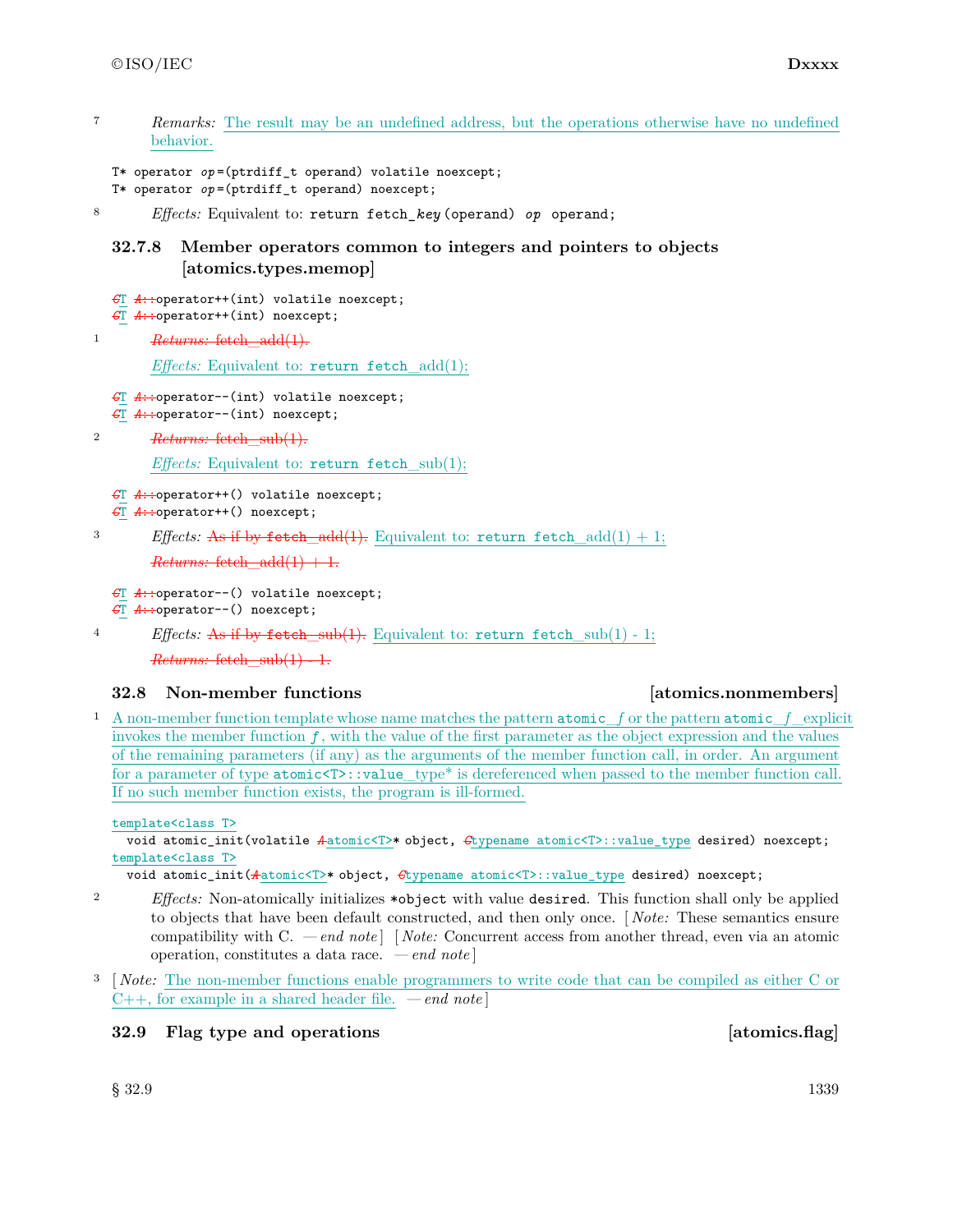```
namespace std {
  struct atomic_flag {
    bool test_and_set(memory_order = memory_order_seq_cst) volatile noexcept;
    bool test_and_set(memory_order = memory_order_seq_cst) noexcept;
    void clear(memory_order = memory_order_seq_cst) volatile noexcept;
    void clear(memory_order = memory_order_seq_cst) noexcept;
    atomic_flag() noexcept = default;
    atomic_flag(const atomic_flag&) = delete;
    atomic_flag& operator=(const atomic_flag&) = delete;
    atomic_flag& operator=(const atomic_flag&) volatile = delete;
  };
  bool atomic_flag_test_and_set(volatile atomic_flag*) noexcept;
  bool atomic_flag_test_and_set(atomic_flag*) noexcept;
  bool atomic_flag_test_and_set_explicit(volatile atomic_flag*, memory_order) noexcept;
  bool atomic_flag_test_and_set_explicit(atomic_flag*, memory_order) noexcept;
  void atomic_flag_clear(volatile atomic_flag*) noexcept;
 void atomic_flag_clear(atomic_flag*) noexcept;
  void atomic flag_clear_explicit(volatile atomic_flag*, memory_order) noexcept;
  void atomic_flag_clear_explicit(atomic_flag*, memory_order) noexcept;
  #define ATOMIC_FLAG_INIT see below
}
```

```
1 The atomic_flag type provides the classic test-and-set functionality. It has two states, set and clear.
```
- <sup>2</sup> Operations on an object of type atomic\_flag shall be lock-free. [ *Note:* Hence the operations should also be address-free. No other type requires lock-free operations, so the atomic\_flag type is the minimum hardware-implemented type needed to conform to this International Standard. The remaining types can be emulated with atomic\_flag, though with less than ideal properties. *— end note* ]
- <sup>3</sup> The atomic\_flag type shall be a standard-layout struct. It shall have a trivial default constructor, a deleted copy constructor, a deleted copy assignment operator, and a trivial destructor.
- <sup>4</sup> The macro ATOMIC\_FLAG\_INIT shall be defined in such a way that it can be used to initialize an object of type atomic\_flag to the clear state. The macro can be used in the form:

```
atomic_flag guard = ATOMIC_FLAG_INIT;
```
It is unspecified whether the macro can be used in other initialization contexts. For a complete static-duration object, that initialization shall be static. Unless initialized with ATOMIC\_FLAG\_INIT, it is unspecified whether an atomic\_flag object has an initial state of set or clear.

```
bool atomic_flag_test_and_set(volatile atomic_flag* object) noexcept;
bool atomic_flag_test_and_set(atomic_flag* object) noexcept;
bool atomic_flag_test_and_set_explicit(volatile atomic_flag* object, memory_order order) noexcept;
bool atomic_flag_test_and_set_explicit(atomic_flag* object, memory_order order) noexcept;
bool atomic_flag::test_and_set(memory_order order = memory_order_seq_cst) volatile noexcept;
bool atomic_flag::test_and_set(memory_order order = memory_order_seq_cst) noexcept;
```
- <sup>5</sup> *Effects:* Atomically sets the value pointed to by object or by this to true. Memory is affected according to the value of order. These operations are atomic read-modify-write operations (4.7).
- <sup>6</sup> *Returns:* Atomically, the value of the object immediately before the effects.

```
void atomic_flag_clear(volatile atomic_flag* object) noexcept;
void atomic_flag_clear(atomic_flag* object) noexcept;
void atomic_flag_clear_explicit(volatile atomic_flag* object, memory_order order) noexcept;
```